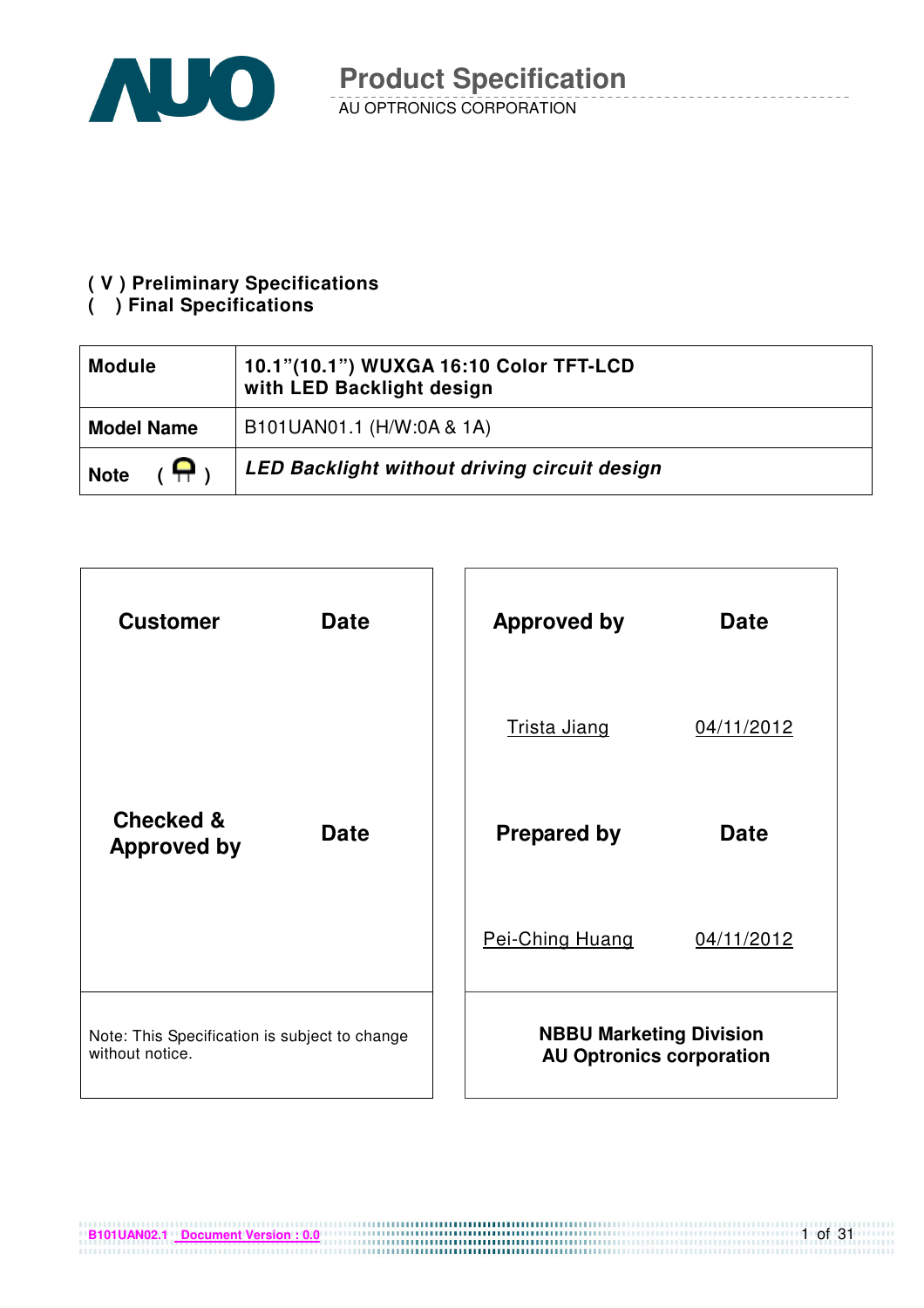

**Product Specification**<br>AU OPTRONICS CORPORATION

# **Contents**

 $2$  of 31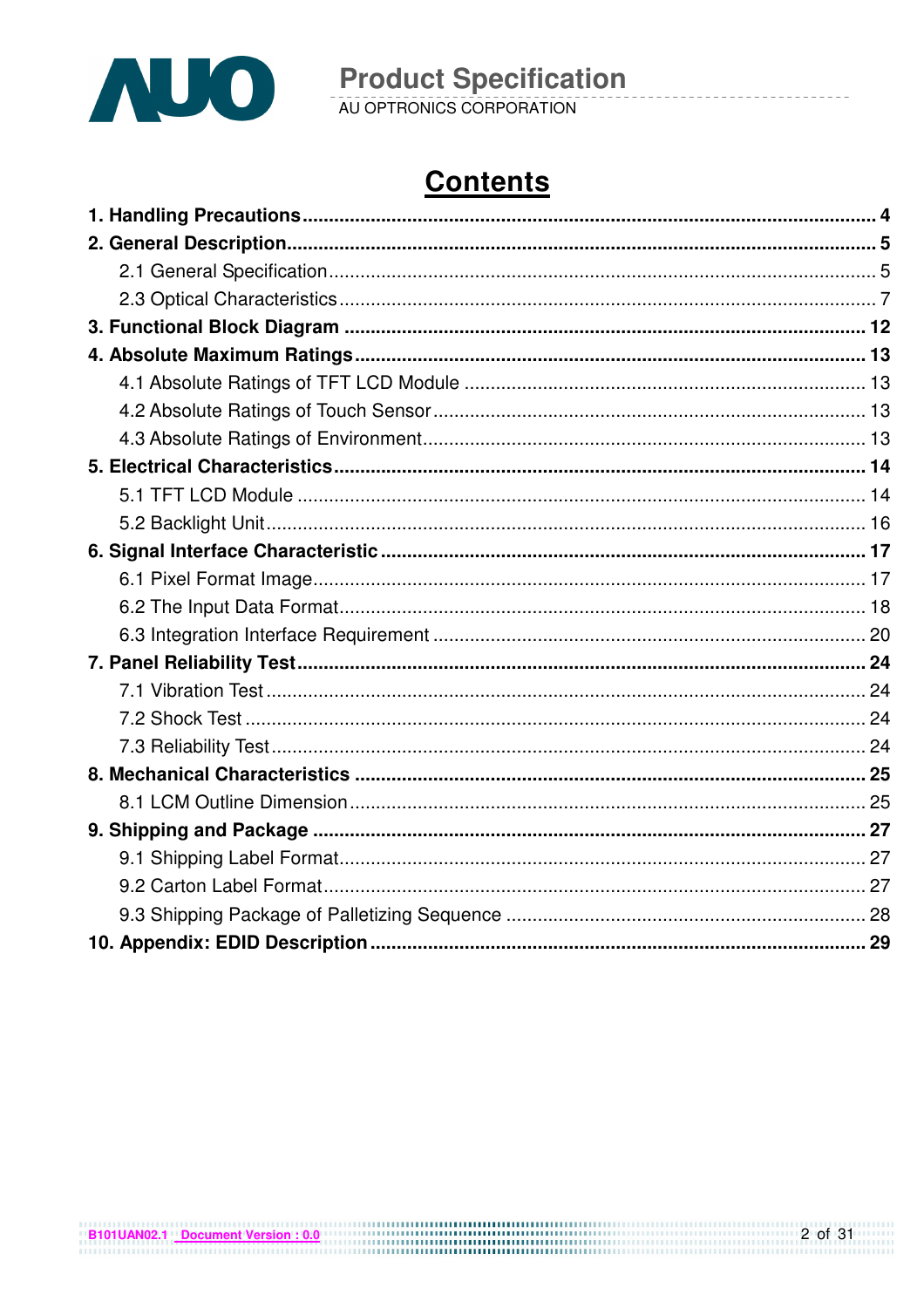

AU OPTRONICS CORPORATION

# **Record of Revision**

|     | <b>Version and Date</b> | Page | Old description      | <b>New Description</b> | <b>Remark</b> |
|-----|-------------------------|------|----------------------|------------------------|---------------|
| 0.0 | 2012/04/11              | All  | <b>First Edition</b> |                        |               |
|     |                         |      |                      |                        |               |
|     |                         |      |                      |                        |               |
|     |                         |      |                      |                        |               |
|     |                         |      |                      |                        |               |
|     |                         |      |                      |                        |               |

| B101UAN02.1 Document Version: 0.0 |  |
|-----------------------------------|--|
|                                   |  |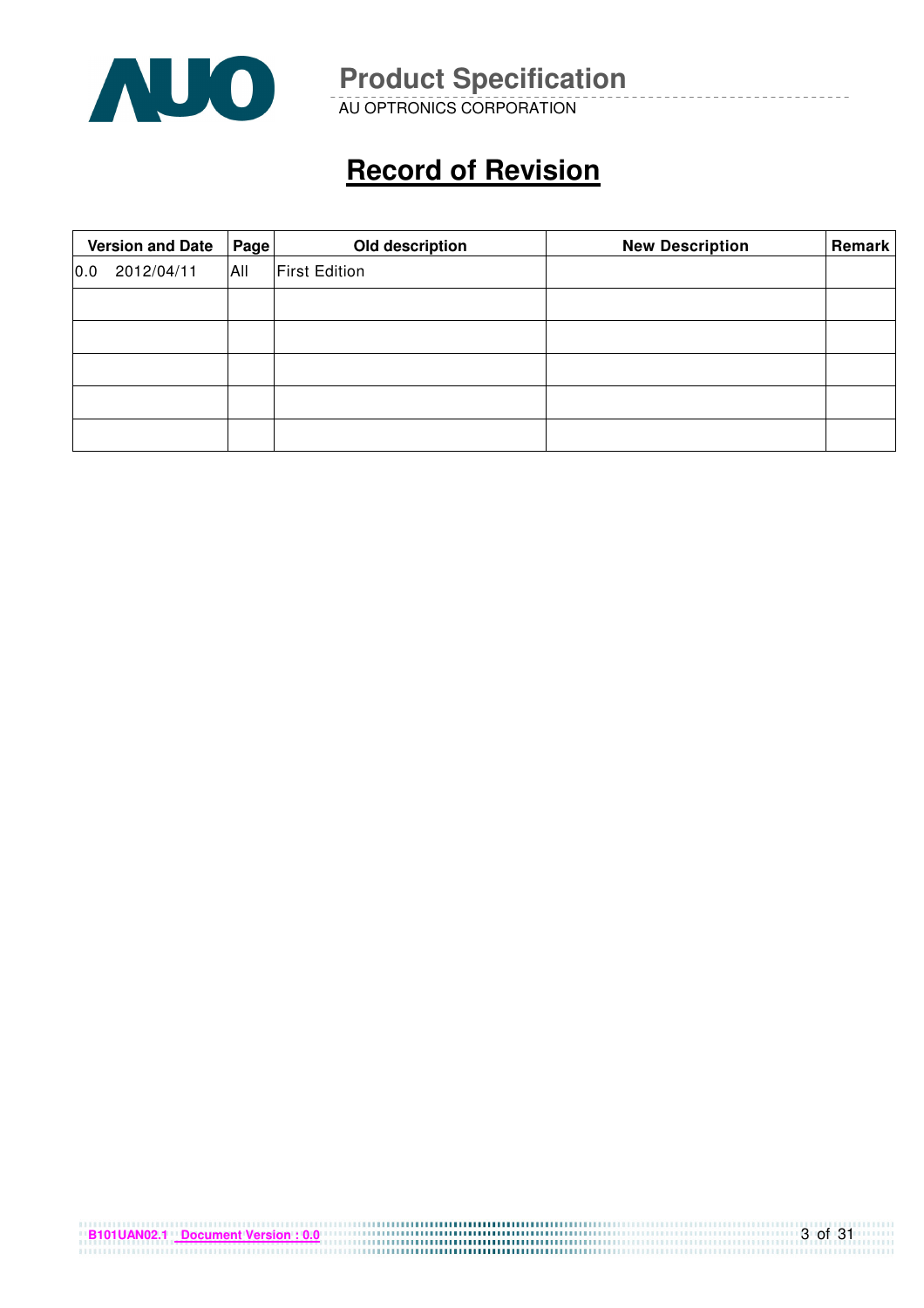

#### AU OPTRONICS CORPORATION

### **1. Handling Precautions**

- 1) Since front polarizer is easily damaged, pay attention not to scratch it.
- 2) Be sure to turn off power supply when inserting or disconnecting from input connector.
- 3) Wipe off water drop immediately. Long contact with water may cause discoloration or spots.
- 4) When the panel surface is soiled, wipe it with absorbent cotton or other soft cloth.
- 5) Since the panel is made of glass, it may break or crack if dropped or bumped on hard surface.
- 6) Since CMOS LSI is used in this module, take care of static electricity and insure human earth when handling.
- 7) Do not open nor modify the Module Assembly.
- 8) Do not press the reflector sheet at the back of the module to any directions.
- 9) At the insertion or removal of the Signal Interface Connector, be sure not to rotate nor tilt the Interface Connector of the TFT Module.
- 11) After installation of the TFT Module into an enclosure (Notebook PC Bezel, for example), do not twist nor bend the TFT Module even momentary. At designing the enclosure, it should be taken into consideration that no bending/twisting forces are applied to the TFT Module from outside. Otherwise the TFT Module may be damaged.
- 12) Small amount of materials having no flammability grade is used in the LCD module. The LCD module should be supplied by power complied with requirements of Limited Power Source (IEC60950 or UL1950), or be applied exemption.
- 13) Disconnecting power supply before handling LCD modules, it can prevent electric shock, DO NOT TOUCH the electrode parts, cables, connectors and LED circuit part of TFT module that a LED light bar build in as a light source of back light unit. It can prevent electrostatic breakdown.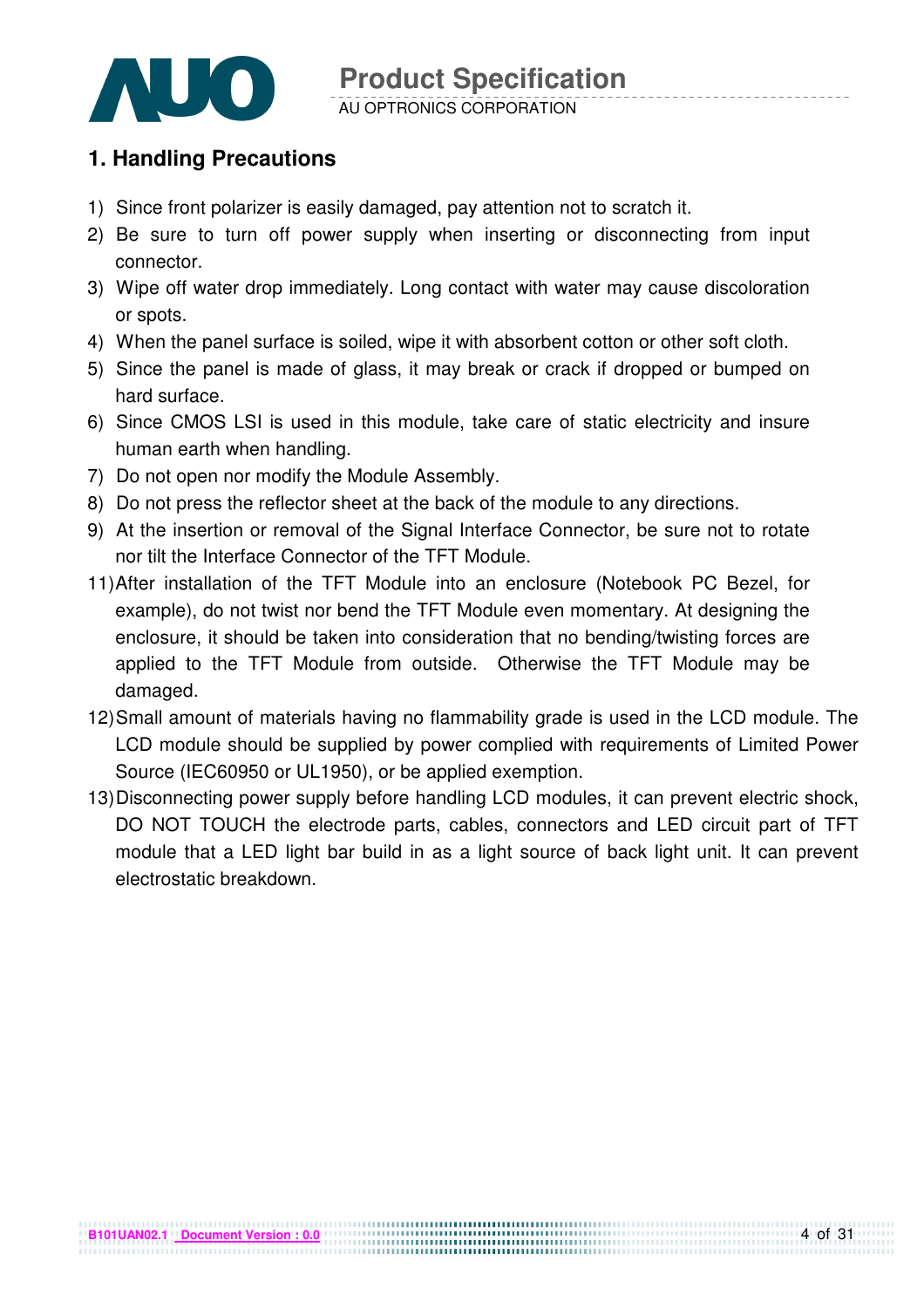

AU OPTRONICS CORPORATION

### **2. General Description**

B101UAN02.2 is a Color Active Matrix Liquid Crystal Display composed of a TFT LCD panel, a driver circuit, and LED backlight system. The screen format is intended to support the 16:10 WUXGA, 1,920(H) x1,200(V) screen and 16.7M colors (RGB 8bits data driver) without LED backlight driving circuit. All input signals are LVDS interface compatible.

B101UAN02.2 is designed for a display unit of notebook style personal computer and industrial machine.

### **2.1 General Specification**

| <b>Items</b>                                               | <b>Unit</b>            | <b>Specifications</b>                                      |
|------------------------------------------------------------|------------------------|------------------------------------------------------------|
| Screen Diagonal                                            | $\lceil mm \rceil$     | 256.42                                                     |
| Active Area                                                | [mm]                   | 216.81 X 135.50 typ                                        |
| Pixels H x V                                               |                        | 1,920x3(RGB) x 1,200                                       |
| <b>Pixel Pitch</b>                                         | $\lceil mm \rceil$     | $0.113 \times 0.113$                                       |
| <b>Pixel Format</b>                                        |                        | R.G.B. Vertical Stripe                                     |
| Display Mode                                               |                        | <b>AHVA, Normally Black</b>                                |
| White Luminance (ILED=20mA)<br>(Note: ILED is LED current) | $\lceil cd/m^2 \rceil$ | 400 typ. (5 points average)<br>340 min. (5 points average) |
| <b>Luminance Uniformity</b>                                |                        | 1.25 max. $(5 \text{ points})$                             |
| <b>Contrast Ratio</b>                                      |                        | 800 typ                                                    |
| <b>Response Time</b>                                       | [ms]                   | 25 typ / 35 Max                                            |
| Nominal Input Voltage VDD                                  | [Volt]                 | $+3.3$ typ.                                                |
| <b>Power Consumption</b><br>(Column Inversion)             | [Watt]                 | $3.65W$ max. <sup>1</sup>                                  |
| Weight                                                     | [Grams]                | 138g max                                                   |

The following items are characteristics summary on the table at 25  $\degree$ C condition:

-

 $1$  Max logic power is 1W and max backlight unit power is 2.65W. The led driver is in system.

**B101UAN02.1 Document Version : 0.0**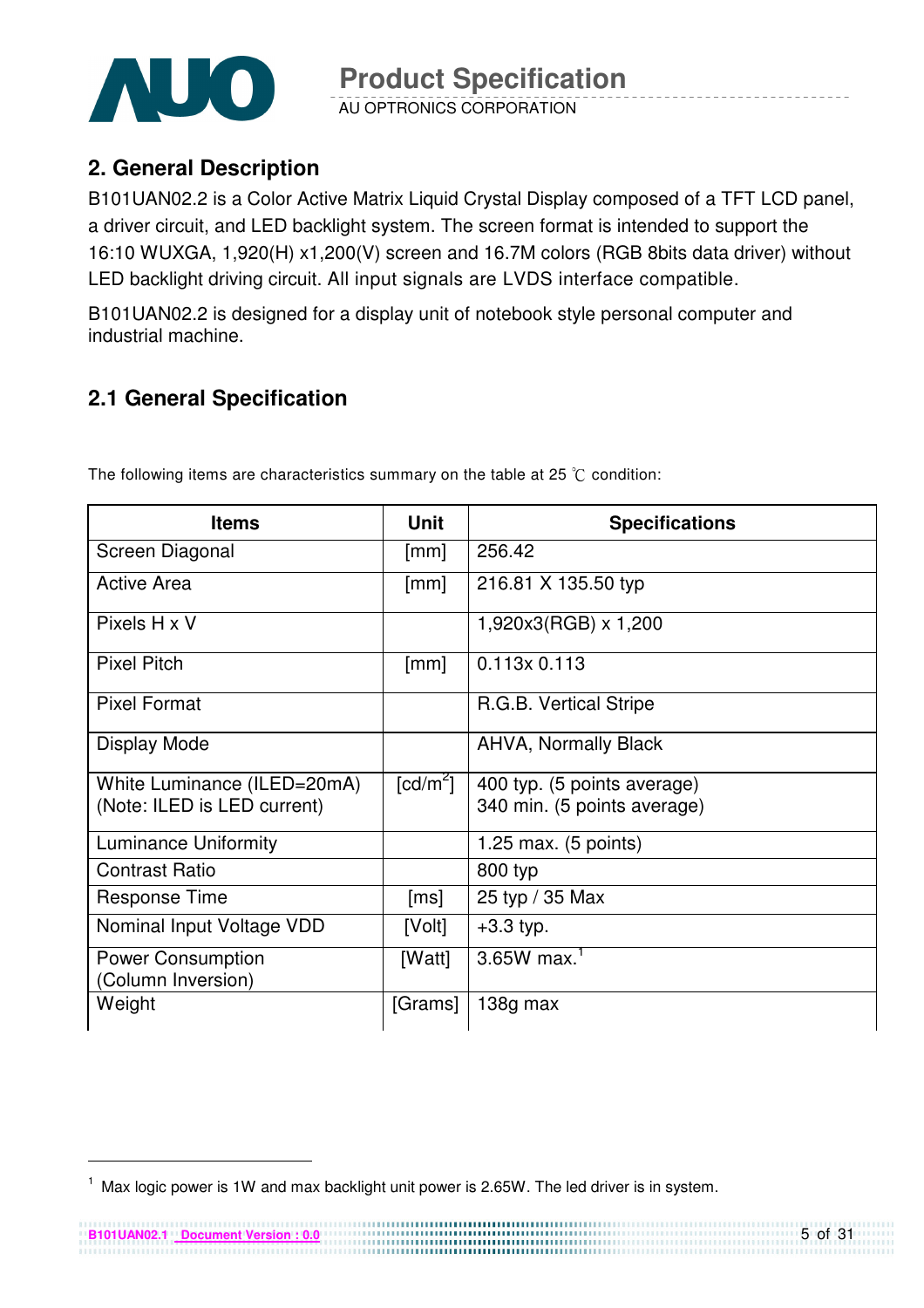

AU OPTRONICS CORPORATION

| <b>Physical Size</b>           | [mm]                      |                           | Min.   | Typ.   | Max.              |  |
|--------------------------------|---------------------------|---------------------------|--------|--------|-------------------|--|
|                                |                           | Length                    | 228.95 | 229.45 | 229.95            |  |
|                                |                           |                           |        |        |                   |  |
|                                |                           | Width                     | 148.70 | 149.20 | 149.70            |  |
|                                |                           | <b>Thickness</b>          |        |        | 2.50 (Panel Side) |  |
|                                |                           |                           |        |        | 5.00 (PCBA Side)  |  |
| <b>Electrical Interface</b>    |                           | 2 channel LVDS            |        |        |                   |  |
| <b>Glass Thickness</b>         | [mm]                      | 0.25                      |        |        |                   |  |
| <b>Surface Treatment</b>       |                           | Glare, Hardness 3H,       |        |        |                   |  |
| <b>Support Color</b>           |                           | 16.7M colors (RGB 8-bits) |        |        |                   |  |
| Temperature Range<br>Operating | $[^{\circ}C]$             | $-20$ to $+60$            |        |        |                   |  |
| Storage (Non-Operating)        | $\lceil{^{\circ}C}\rceil$ | $-30$ to $+70$            |        |        |                   |  |
| RoHS Compliance                |                           | <b>RoHS Compliance</b>    |        |        |                   |  |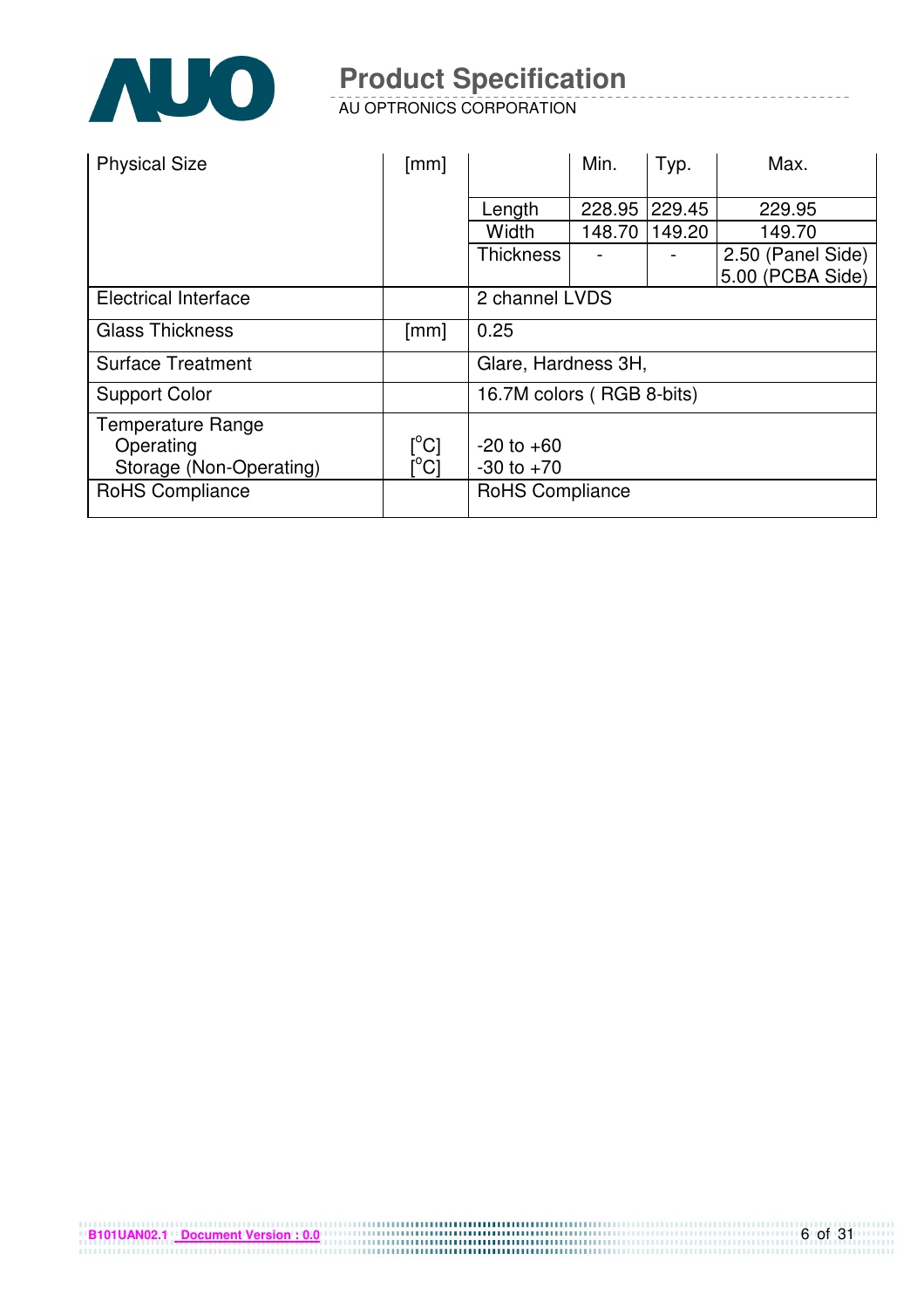

AU OPTRONICS CORPORATION

### **2.3 Optical Characteristics**

The optical characteristics are measured under stable conditions at 25°C (Room Temperature) :

| Item                                |              | <b>Symbol</b>    | <b>Conditions</b>            | Min.           | Typ.           | Max.           | <b>Unit</b>       | <b>Note</b> |
|-------------------------------------|--------------|------------------|------------------------------|----------------|----------------|----------------|-------------------|-------------|
| <b>White Luminance</b><br>ILED=20mA |              |                  | 5 points average             | 340            | 400            |                | cd/m <sup>2</sup> | 1, 4, 5.    |
| <b>Viewing Angle</b>                |              | $\theta_{\rm R}$ | <b>Horizontal</b><br>(Right) | 80             | 89             | $\blacksquare$ |                   |             |
|                                     |              | $\theta_L$       | $CR = 10$<br>(Left)          | 80             | 89             |                | degree            |             |
|                                     |              | Ψн               | <b>Vertical</b><br>(Upper)   | 80             | 89             |                |                   | 4, 9        |
|                                     |              | ΨL               | $CR = 10$<br>(Lower)         | 80             | 89             |                |                   |             |
| Luminance<br><b>Uniformity</b>      |              | $\delta_{5P}$    | <b>5 Points</b>              | ۰              | $\blacksquare$ | 1.25           |                   | 1, 3, 4     |
| Luminance<br><b>Uniformity</b>      |              | $\delta_{13P}$   | <b>13 Points</b>             |                |                | 1.5            |                   | 2, 3, 4     |
| <b>Contrast Ratio</b>               |              | <b>CR</b>        |                              | ۰              | 800            | $\blacksquare$ |                   | 4, 6        |
| <b>Cross talk</b>                   |              | %                |                              |                |                | 4              |                   | 4,7         |
|                                     |              | $T_{r}$          | <b>Rising</b>                | $\blacksquare$ | 13             | 18             |                   |             |
| <b>Response Time</b>                |              | $T_{\rm f}$      | <b>Falling</b>               |                | 12             | 17             | msec              | 4, 8        |
|                                     |              | $T_{RT}$         | <b>Rising + Falling</b>      |                | 25             | 35             |                   |             |
|                                     | <b>Red</b>   | <b>Rx</b>        |                              | 0.589          | 0.619          | 0.649          |                   |             |
|                                     |              | <b>Ry</b>        |                              | 0.304          | 0.334          | 0.364          |                   |             |
|                                     | <b>Green</b> | Gx               |                              | 0.276          | 0.306          | 0.336          |                   |             |
| Color /<br><b>Chromaticity</b>      |              | Gy               |                              | 0.575          | 0.605          | 0.633          |                   |             |
| <b>Coodinates</b>                   |              | <b>Bx</b>        | <b>CIE 1931</b>              | 0.118          | 0.148          | 0.178          |                   | 4           |
|                                     | <b>Blue</b>  | <b>By</b>        |                              | 0.030          | 0.060          | 0.090          |                   |             |
|                                     |              | <b>Wx</b>        |                              | 0.283          | 0.313          | 0.343          |                   |             |
|                                     | <b>White</b> | Wy               |                              | 0.299          | 0.329          | 0.359          |                   |             |
| <b>NTSC</b>                         |              | %                |                              |                | 68             |                |                   |             |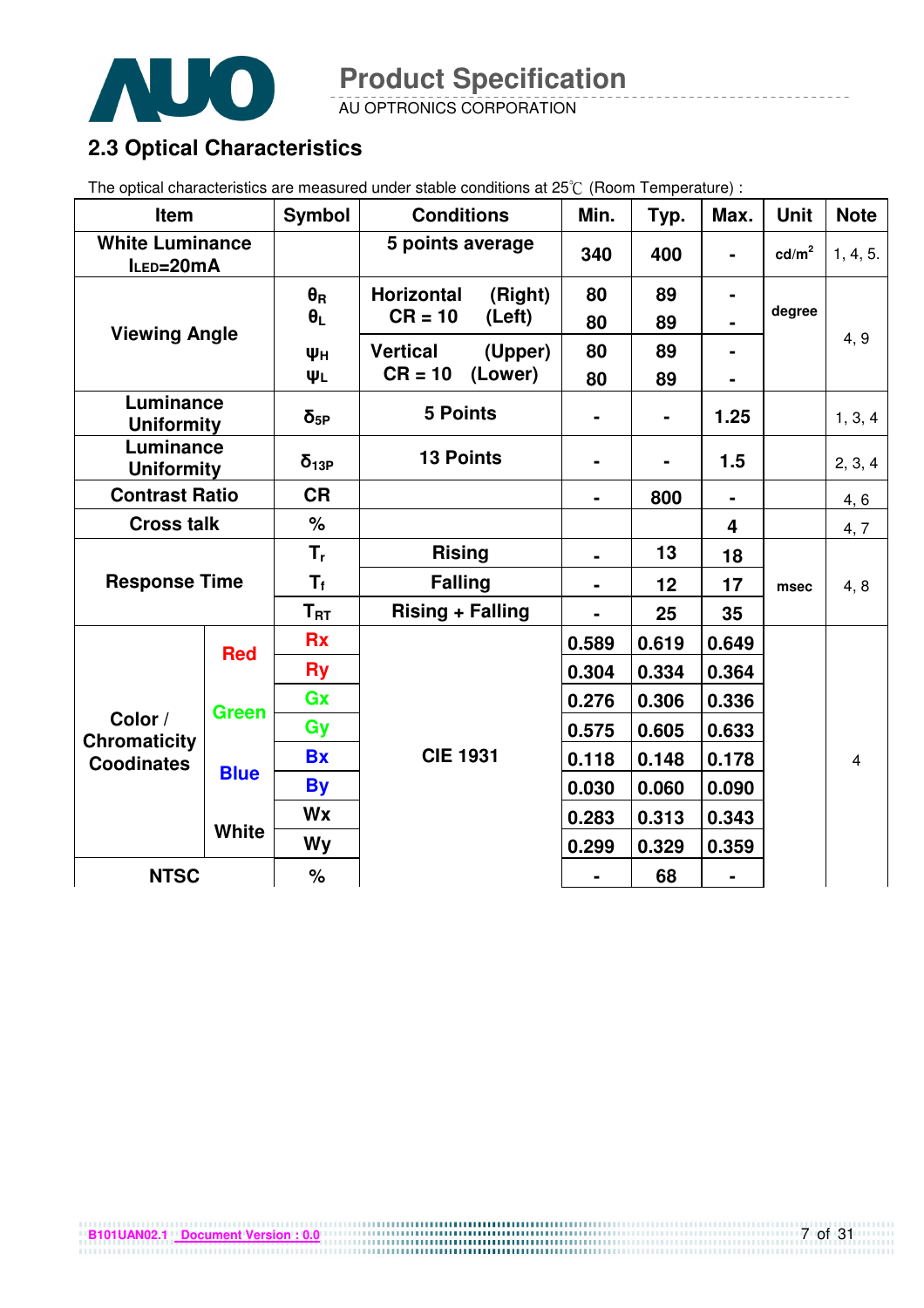

AU OPTRONICS CORPORATION

**Note 1**: 5 points position (Ref: Active area)



**Note 2**: 13 points position (Ref: Active area)



**Note 3**: The luminance uniformity of 5 or13 points is defined by dividing the maximum luminance values by the minimum test point luminance

| $\delta$ w <sub>5</sub> = | Maximum Brightness of five points     |
|---------------------------|---------------------------------------|
|                           | Minimum Brightness of five points     |
|                           | Maximum Brightness of thirteen points |
| $\delta$ W13              | Minimum Brightness of thirteen points |

#### **Note 4**: Measurement method

The LCD module should be stabilized at given temperature for 30 minutes to avoid abrupt temperature change during measuring. In order to stabilize the luminance, the measurement should be executed after lighting

8 of 31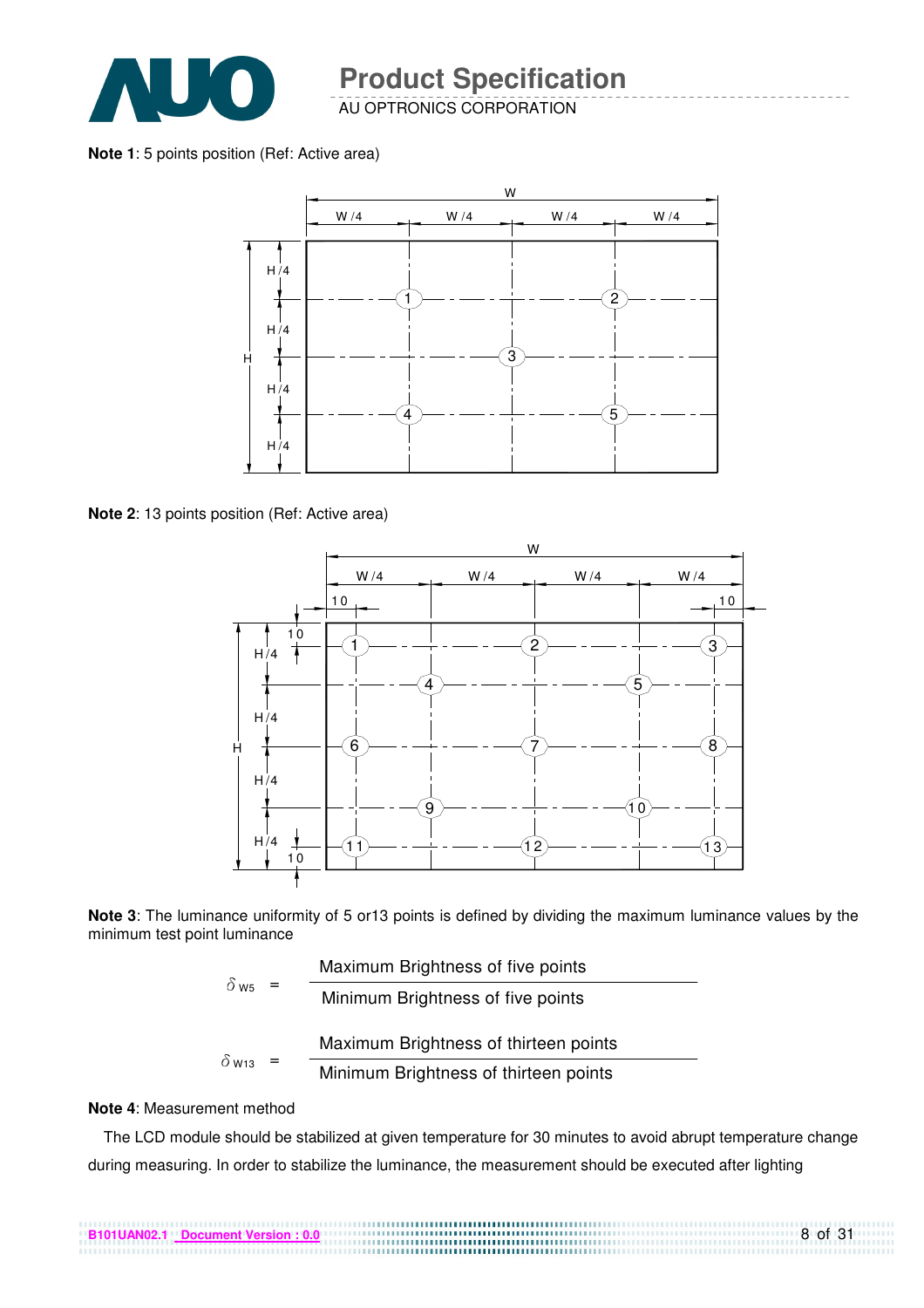

AU OPTRONICS CORPORATION

Backlight for 30 minutes in a stable, windless and dark room, and it should be measured in the center of screen.



Center of the screen

**Note 5** : Definition of Average Luminance of White (Y<sub>L</sub>):

Measure the luminance of gray level 63 at 5 points  $Y_L = [L (1) + L (2) + L (3) + L (4) + L (5)] / 5$ L (x) is corresponding to the luminance of the point X at Figure in Note (1).

#### **Note 6** : Definition of contrast ratio:

Contrast ratio is calculated with the following formula.

Contrast ratio  $(CR)$ = Brightness on the "White" state Brightness on the "Black" state

**Note 7** : Definition of Cross Talk (CT)

 $CT = |Y_B - Y_A| / Y_A \times 100$  (%)

Where

 $Y_A$  = Luminance of measured location without gray level 0 pattern (cd/m<sub>2</sub>)

.................................

 $Y_B =$  Luminance of measured location with gray level 0 pattern (cd/m2)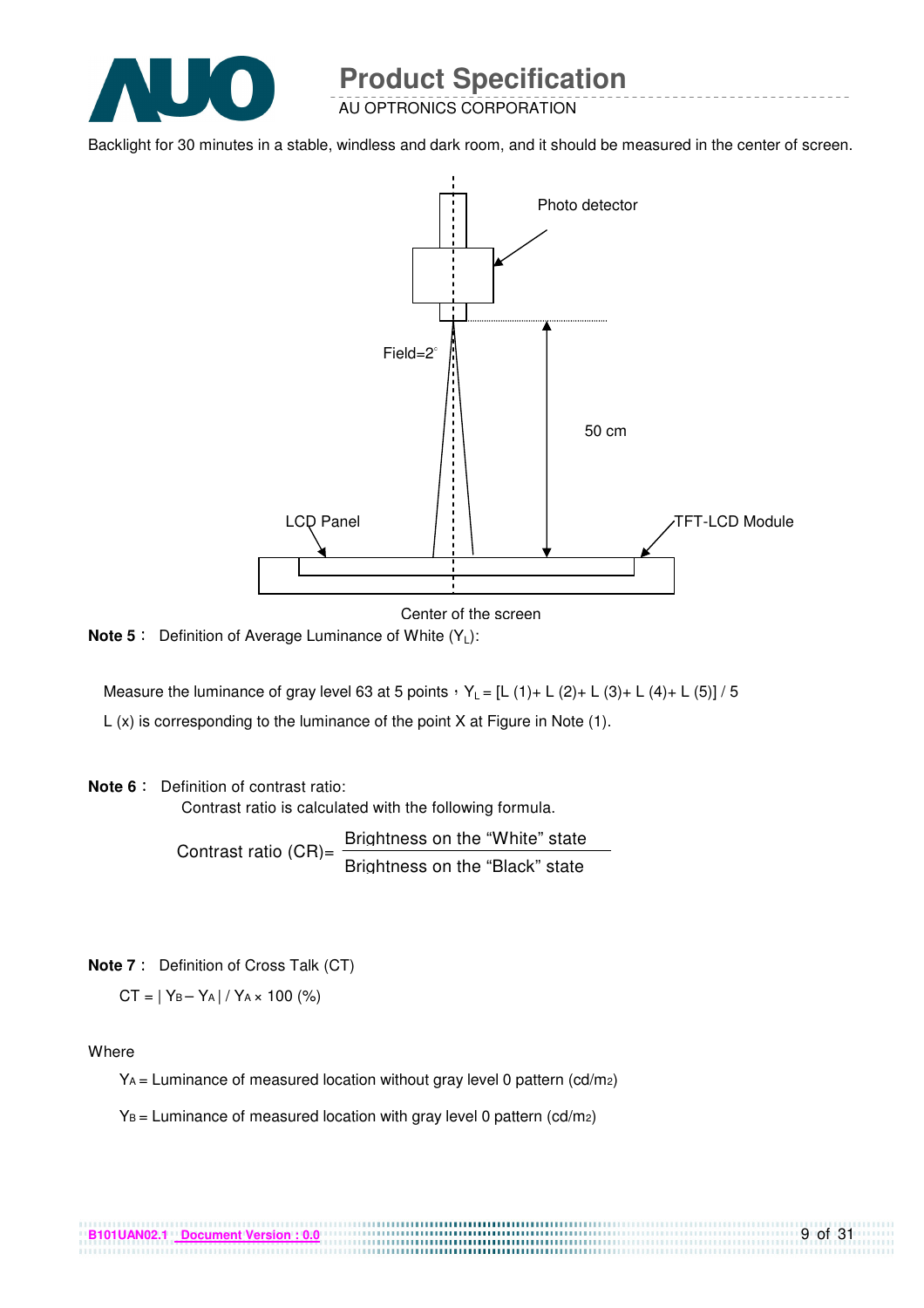

AU OPTRONICS CORPORATION



**Note 8**: Definition of response time:

The output signals of BM-7 or equivalent are measured when the input signals are changed from "Black" to "White" (falling time) and from "White" to "Black" (rising time), respectively. The response time interval between the 10% and 90% of amplitudes. Refer to figure as below.

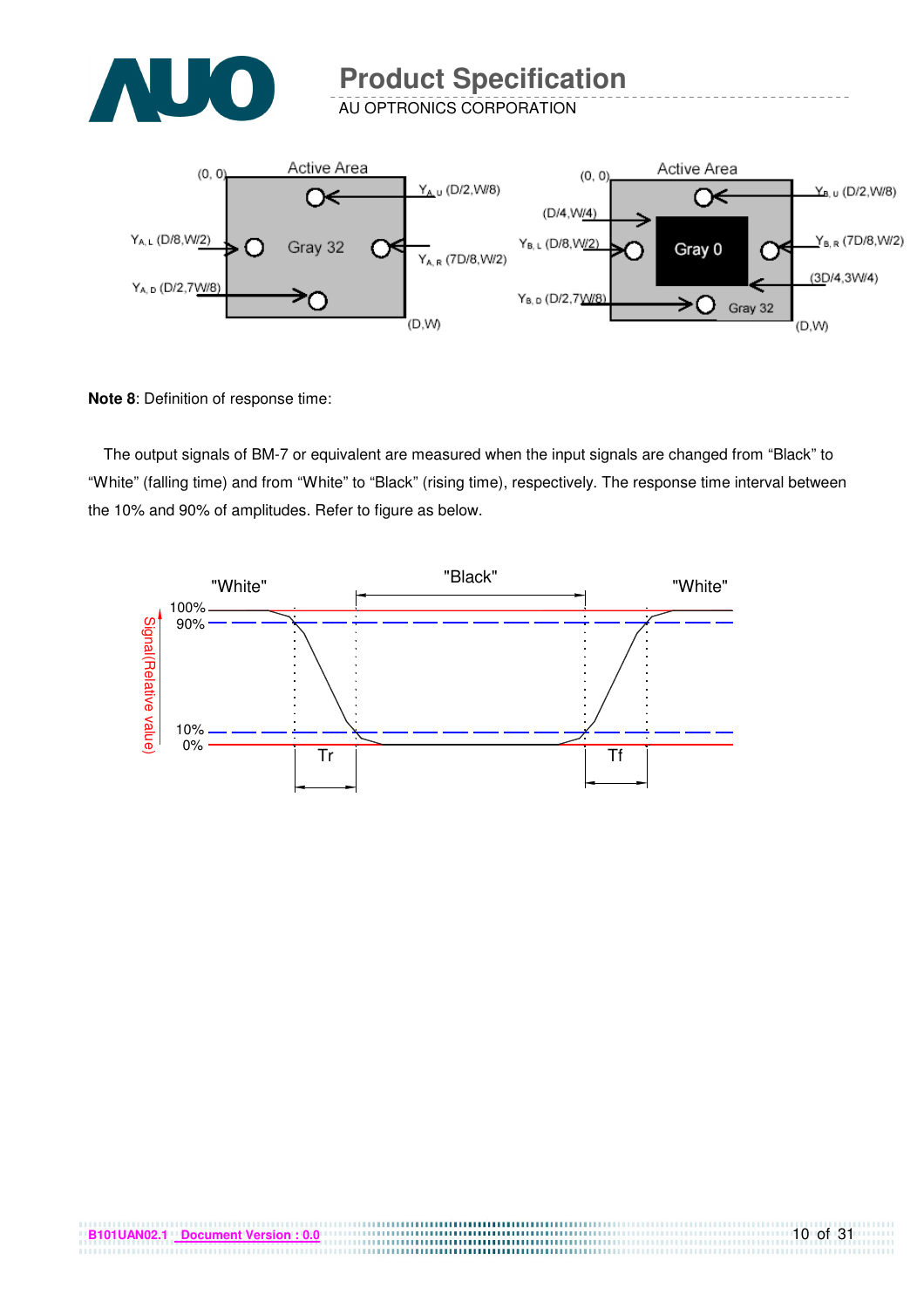

AU OPTRONICS CORPORATION

#### **Note 9**. Definition of viewing angle

Viewing angle is the measurement of contrast ratio  $\geq$  10, at the screen center, over a 180° horizontal and 180° vertical range (off-normal viewing angles). The 180° viewing angle range is broken down as follows; 90° (θ) horizontal left and right and 90° (Φ) vertical, high (up) and low (down). The measurement direction is typically perpendicular to the display surface with the screen rotated about its center to develop the desired measurement viewing angle.

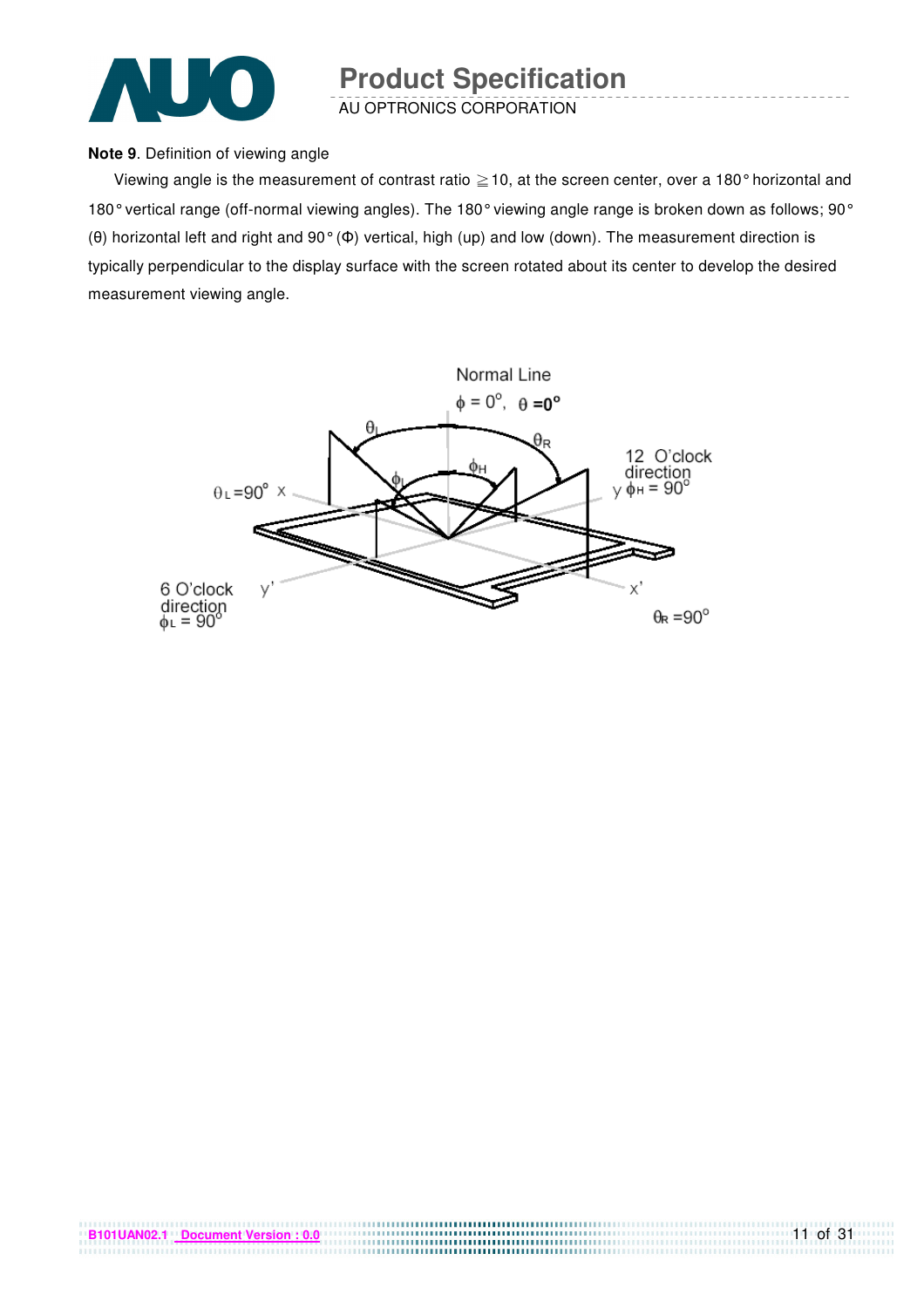

AU OPTRONICS CORPORATION

### **3. Functional Block Diagram**

The following diagram shows the functional block of the 10.1 inches wide Color TFT/LCD 50 Pin two channel Module

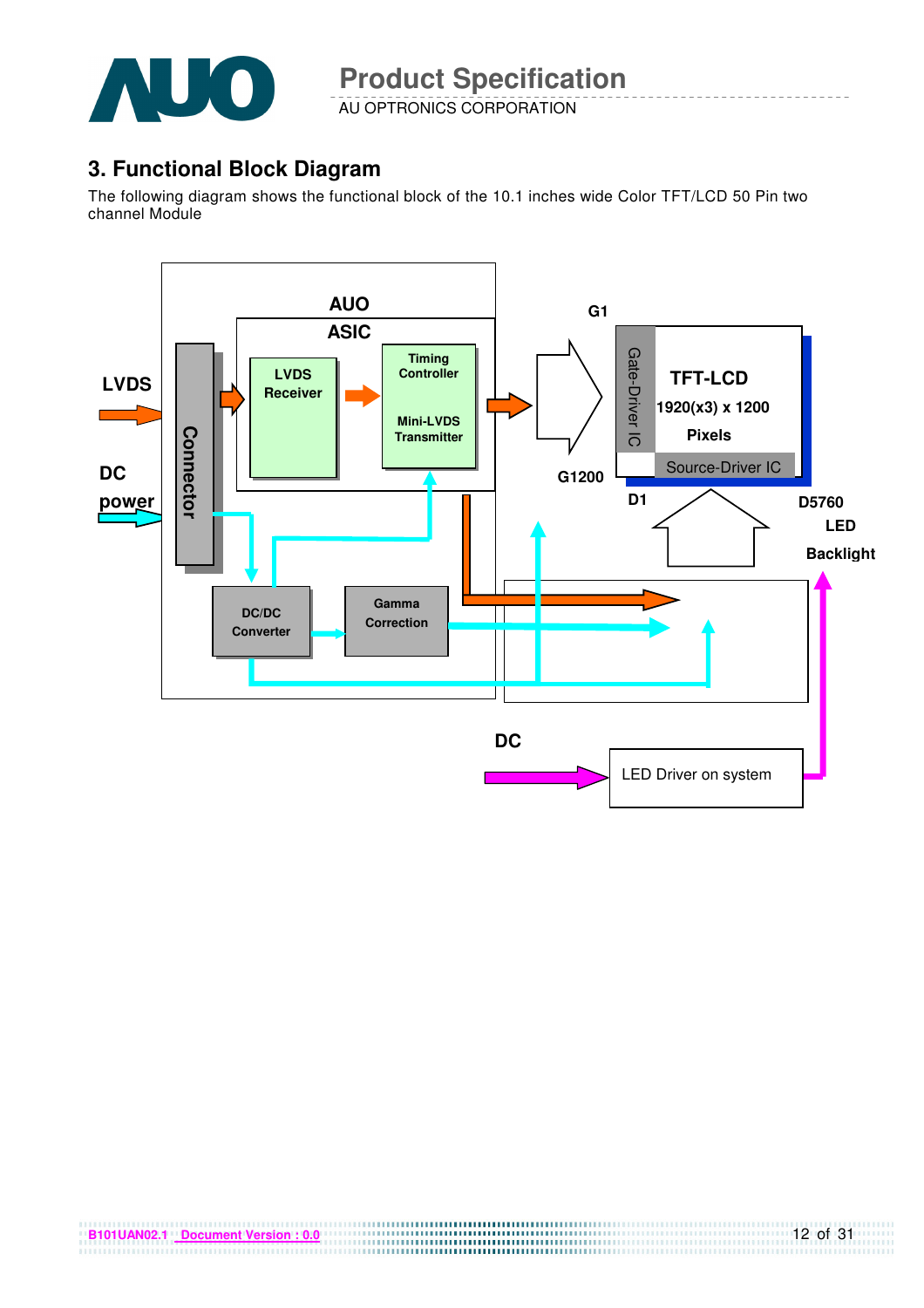

AU OPTRONICS CORPORATION

### **4. Absolute Maximum Ratings**

An absolute maximum rating of the module is as following:

#### **4.1 Absolute Ratings of TFT LCD Module**

| Item                    | Svmbol | Min        | <b>Max</b> | Unit   | <b>Conditions</b> |
|-------------------------|--------|------------|------------|--------|-------------------|
| Logic/LCD Drive Voltage | Vin    | ∩ິ<br>-v.o | +4.0       | [Volt] | Note $1,2$        |

### **4.2 Absolute Ratings of Touch Sensor**

| Item                | Symbol | Min | Max | Unit   | <b>Conditions</b> |
|---------------------|--------|-----|-----|--------|-------------------|
| <b>Touch Sensor</b> |        |     |     |        |                   |
| Power Voltage       | Vin    | 4.5 | 5.5 | [Volt] |                   |

### **4.3 Absolute Ratings of Environment**

| Item                         | Symbol     | Min | Max   | Unit                                    | <b>Conditions</b> |
|------------------------------|------------|-----|-------|-----------------------------------------|-------------------|
| <b>Operating Temperature</b> | TOP        | -20 | $+60$ | $\mathsf{I}^\circ\mathsf{C} \mathsf{I}$ | Note 4            |
| <b>Operation Humidity</b>    | <b>HOP</b> | 5   | 95    | [%RH]                                   | Note 4            |
| Storage Temperature          | TST        | -30 | $+70$ | $\mathsf{I}^\circ\mathsf{C} \mathsf{I}$ | Note 4            |
| <b>Storage Humidity</b>      | <b>HST</b> | 5   | 95    | [%RH]                                   | Note 4            |

....................................

Note 1: At Ta (25°C)

Note 2: Permanent damage to the device may occur if exceed maximum values

Note 3: LED specification refer to section 5.2

Note 4: For quality performance, please refer to AUO IIS (Incoming Inspection Standard).

### **[TBD]**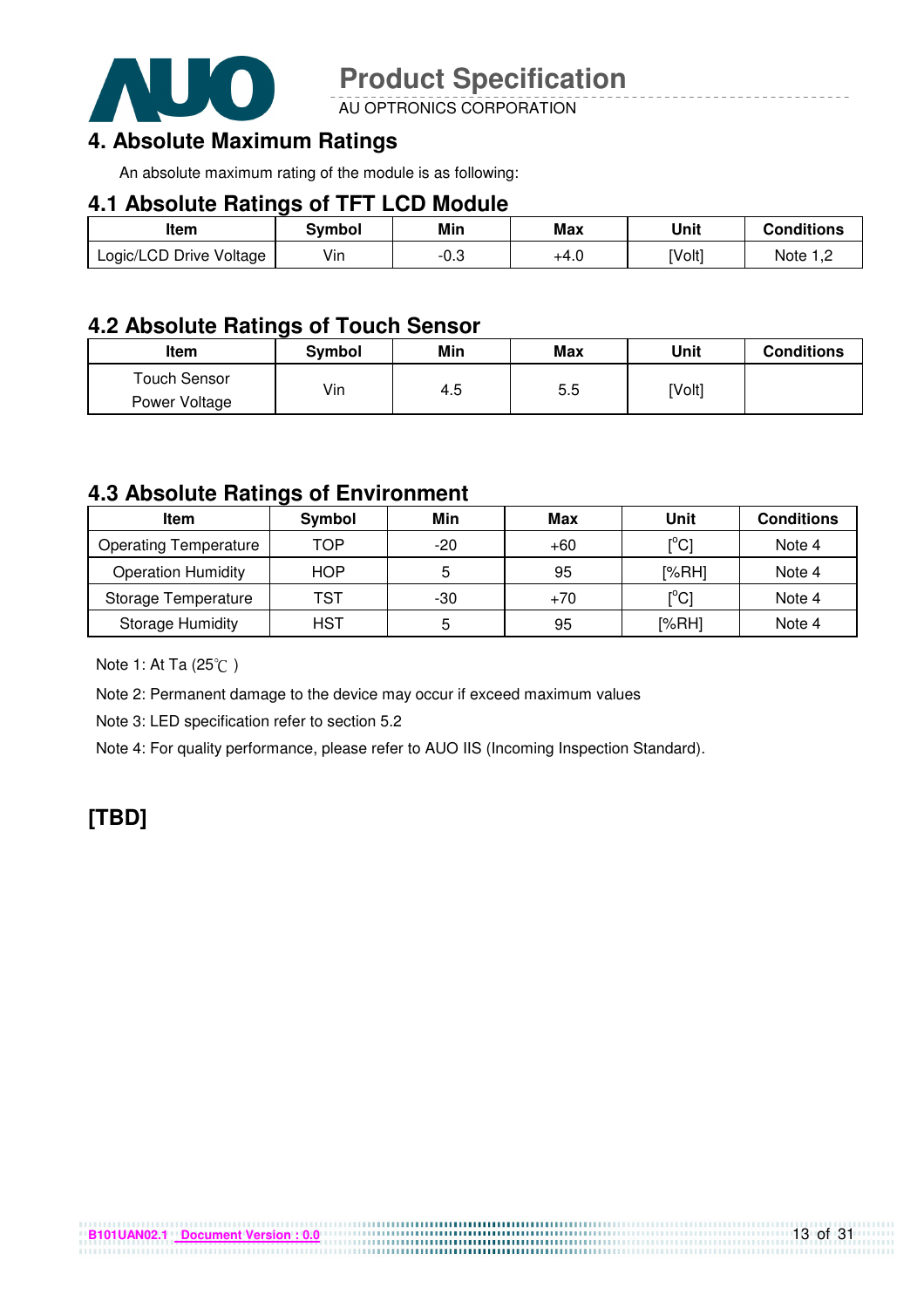AU OPTRONICS CORPORATION

### **5. Electrical Characteristics**

### **5.1 TFT LCD Module**

#### **5.1.1 Power Specification**

Input power specifications are as follows;

The power specification are measured under  $25^{\circ}$ C and frame frenquency under 60Hz

| <b>Symble</b> | <b>Parameter</b>                                      | <b>Min</b>               | <b>Typ</b> | <b>Max</b> | <b>Units</b>  | <b>Note</b> |
|---------------|-------------------------------------------------------|--------------------------|------------|------------|---------------|-------------|
| <b>VDD</b>    | Logic/LCD Drive<br>Voltage                            | 3.0                      | 3.3        | 3.6        | [Volt]        |             |
| <b>PDD</b>    | <b>VDD Power</b>                                      | $\overline{\phantom{a}}$ |            | 1.09       | [Watt]        | Note 1      |
| <b>IDD</b>    | <b>IDD Current</b>                                    |                          | 272        | 303        | [mA]          | Note 1      |
| <b>IRush</b>  | <b>Inrush Current</b>                                 |                          |            | 2000       | [mA]          | Note 2      |
| <b>VDDrp</b>  | Allowable<br>Logic/LCD Drive<br><b>Ripple Voltage</b> |                          |            | 100        | [mV]<br>$p-p$ |             |

Note 1 : Maximum Measurement Condition : White Pattern at 3.3V driving voltage. ( $P_{max}=V_{3.3} \times I_{white}$ )



Note 2: Measure Condition

**Vin rising time**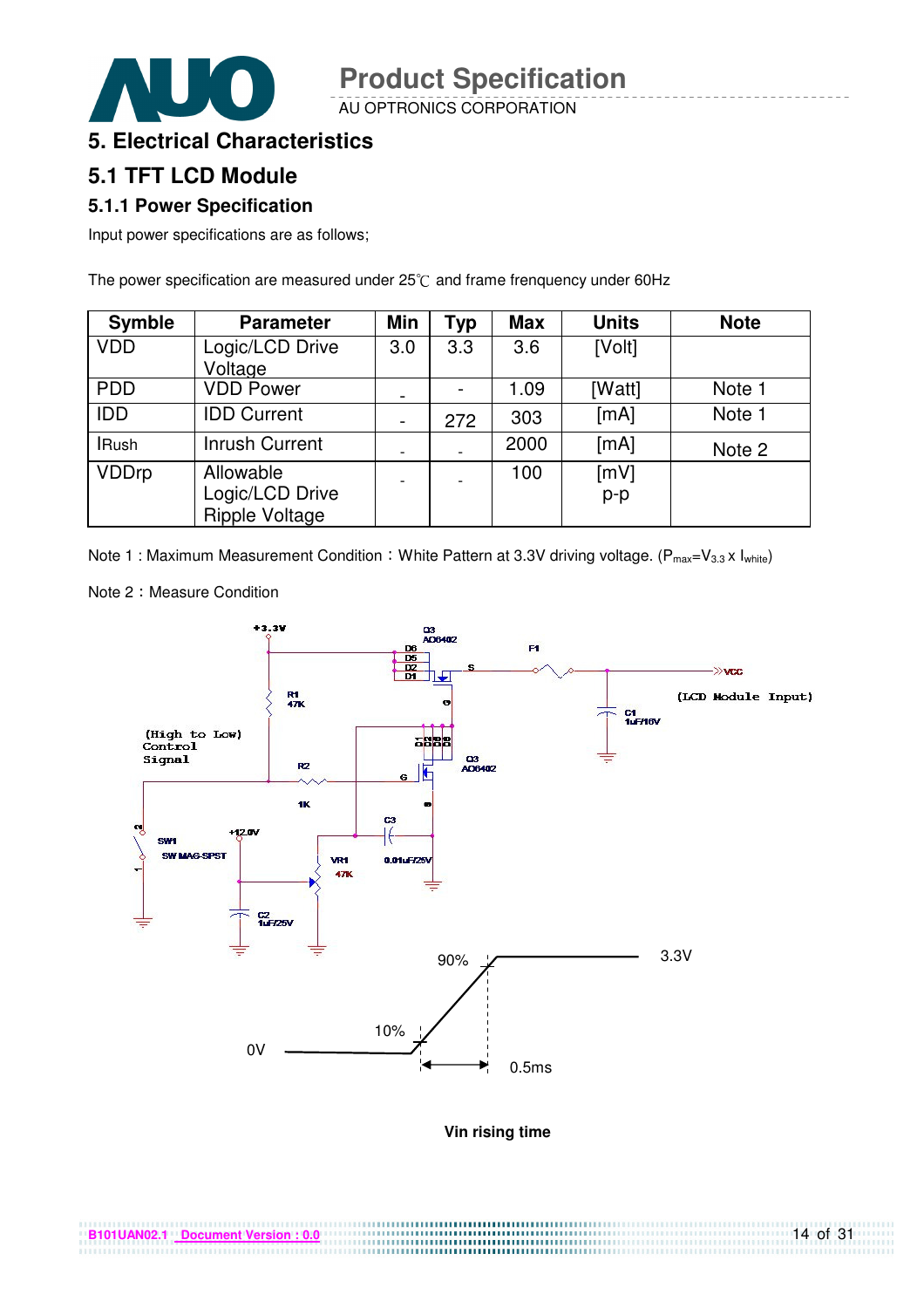

AU OPTRONICS CORPORATION

#### **5.1.2 Signal Electrical Characteristics**

Input signals shall be low or High-impedance state when VDD is off.

| <b>Parameter</b>           | <b>Condition</b>                                   | <b>Min</b> | <b>Max</b> | <b>Unit</b> |
|----------------------------|----------------------------------------------------|------------|------------|-------------|
| $\mathsf{V}_{\mathsf{th}}$ | Differential Input High<br>Threshold $(Vcm=+1.2V)$ |            | 100        | [mV]        |
| $\mathsf{V}_{\mathsf{tl}}$ | Differential Input Low<br>Threshold (Vcm=+1.2V)    | $-100$     |            | [mV]        |
| $\mathsf{V}_{\mathsf{ID}}$ | Differential Input<br>Voltage                      | 100        | 600        | [mV]        |
| $\mathsf{V}_{\mathsf{cm}}$ | Differential Input<br><b>Common Mode Voltage</b>   | 1.125      | 1.375      | [V]         |

Signal electrical characteristics are as follows;

Note: LVDS Signal Waveform

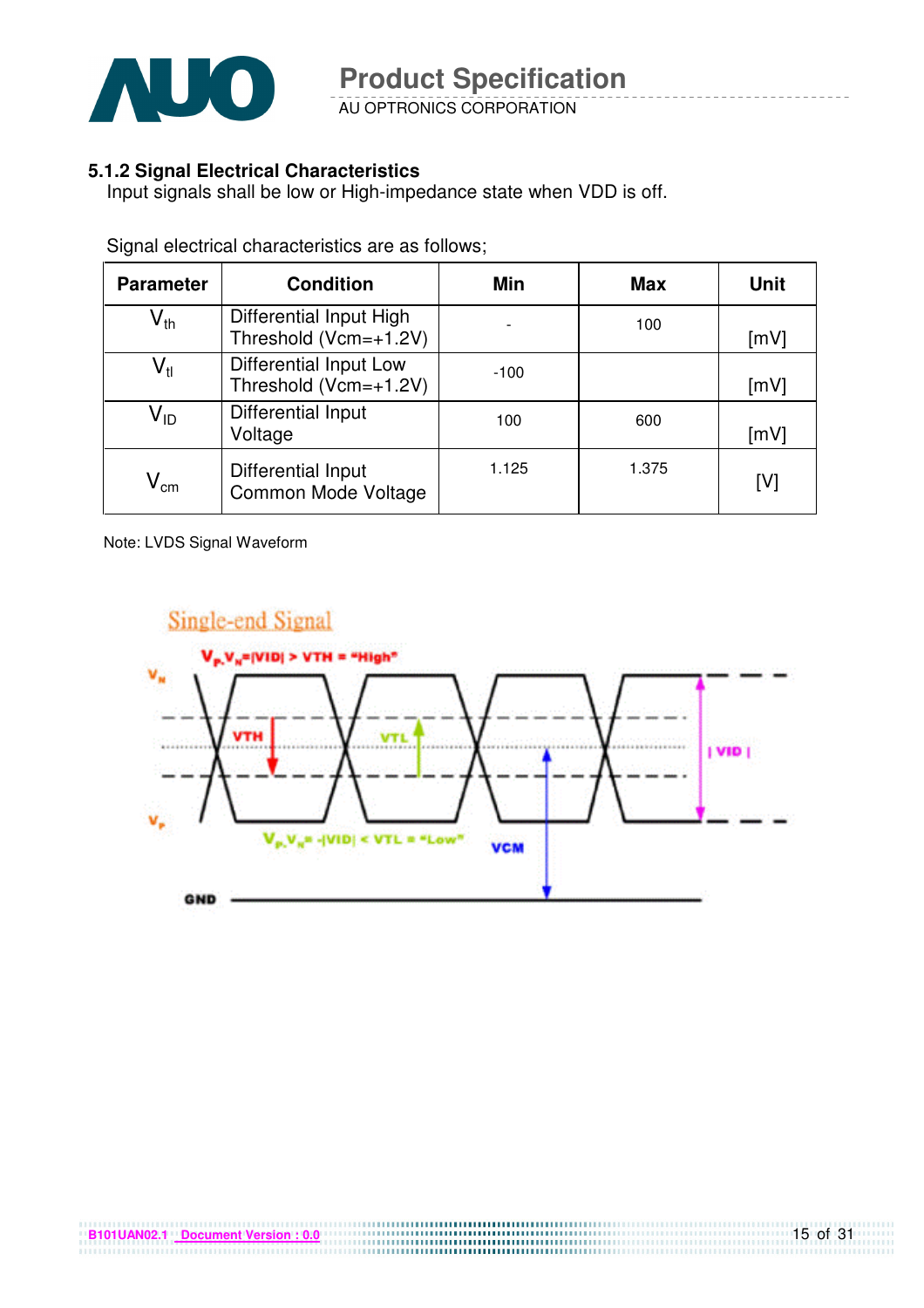

#### **5.2.1 LED characteristics**

| <b>Parameter</b>                      | Symbol      | Min | Typ | <b>Max</b> | <b>Units</b> | <b>Condition</b>            |
|---------------------------------------|-------------|-----|-----|------------|--------------|-----------------------------|
| <b>Backlight Power</b><br>Consumption | <b>PLED</b> |     |     | Note       | [Watt]       | Ta=25 $°C$ ), Note 1        |
| <b>LED Life-Time</b>                  | N/A         | 10K |     |            | Hour         | $(Ta=25^{\circ}C)$ , Note 2 |
|                                       |             |     |     |            |              | $I_F=20$ mA                 |

**Note 1:** Calculator value for reference P<sub>LED</sub> = VF (Normal Distribution) \* IF (Normal Distribution) / Efficiency and depends on system LED driver design.

**Note 2:** The LED life-time define as the estimated time to 50% degradation of initial luminous.

#### **5.2.2 Backlight input signal characteristics**

| <b>Parameter</b>                             | <b>Symbol</b>           | Min  | <b>Typ</b> | <b>Max</b> | <b>Units</b> | <b>Remark</b>          |
|----------------------------------------------|-------------------------|------|------------|------------|--------------|------------------------|
| <b>LED Power Supply</b>                      | <b>VLED</b><br>(Note 1) | 21.6 | 24.0       | 26.4       | [Volt]       |                        |
| <b>LED Enable Input</b><br><b>High Level</b> |                         | 2.5  |            | 5.5        | [Volt]       |                        |
| <b>LED Enable Input</b><br>Low Level         | <b>VLED EN</b>          |      |            | 0.8        | [Volt]       | Define as              |
| <b>PWM Logic Input</b><br><b>High Level</b>  | <b>VPWM EN</b>          | 2.5  |            | 5.5        | [Volt]       | Connector<br>Interface |
| <b>PWM Logic Input</b><br>Low Level          |                         |      |            | 0.8        | [Volt]       | $(Ta=25^{\circ}C)$     |
| <b>PWM Input Frequency</b>                   | <b>FPWM</b>             | 130  |            | 16K        | Hz           |                        |
| <b>PWM Duty Ratio</b>                        | Duty                    | 5    |            | 100        | $\%$         |                        |

**Note1: LED Power Supply is evaluated by Nichia LED.**

**B101UAN02.1 Document Version : 0.0**

16 of 31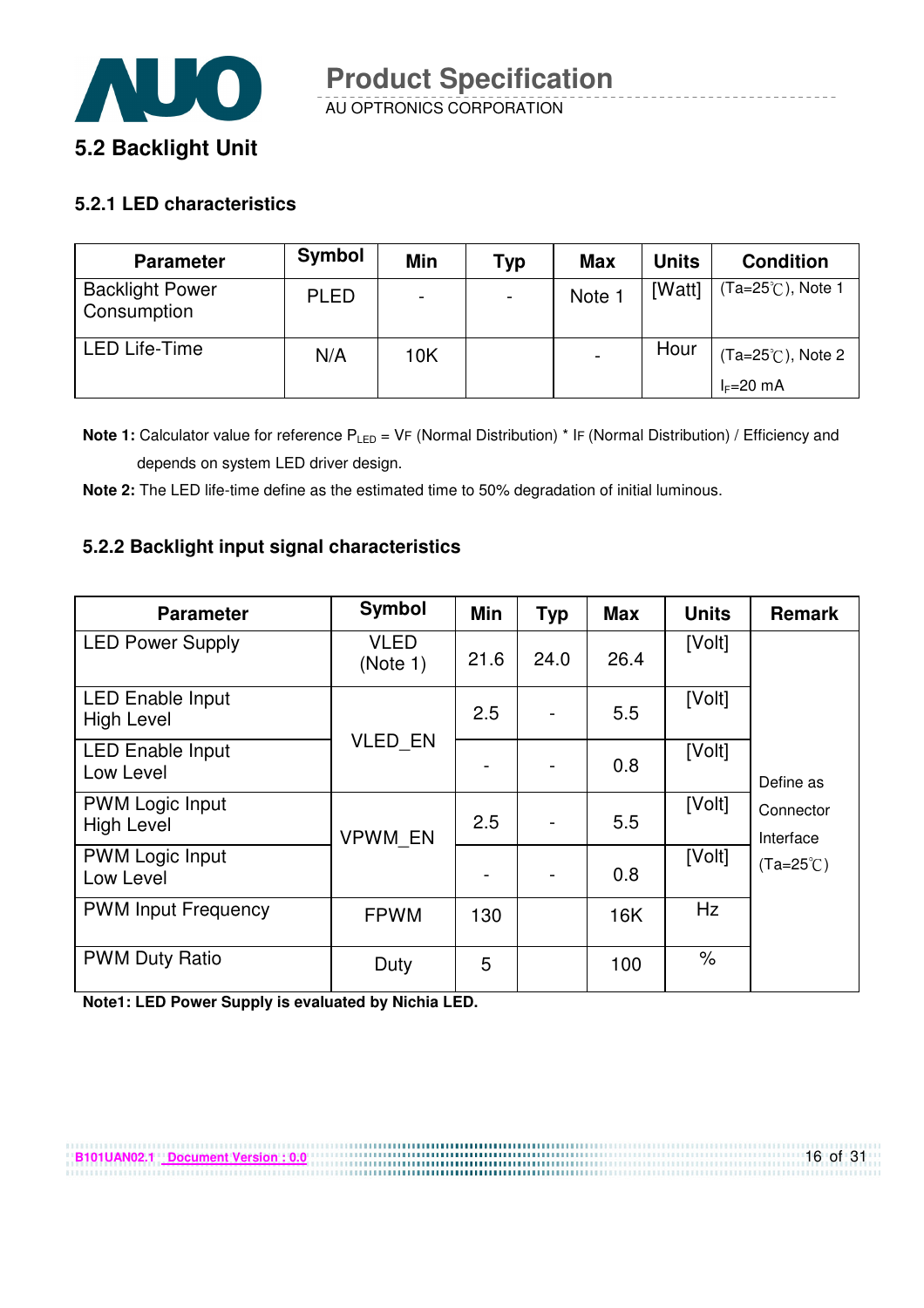

## **6. Signal Interface Characteristic**

### **6.1 Pixel Format Image**

Following figure shows the relationship of the input signals and LCD pixel format.



**B101UAN02.1 Document Version : 0.0**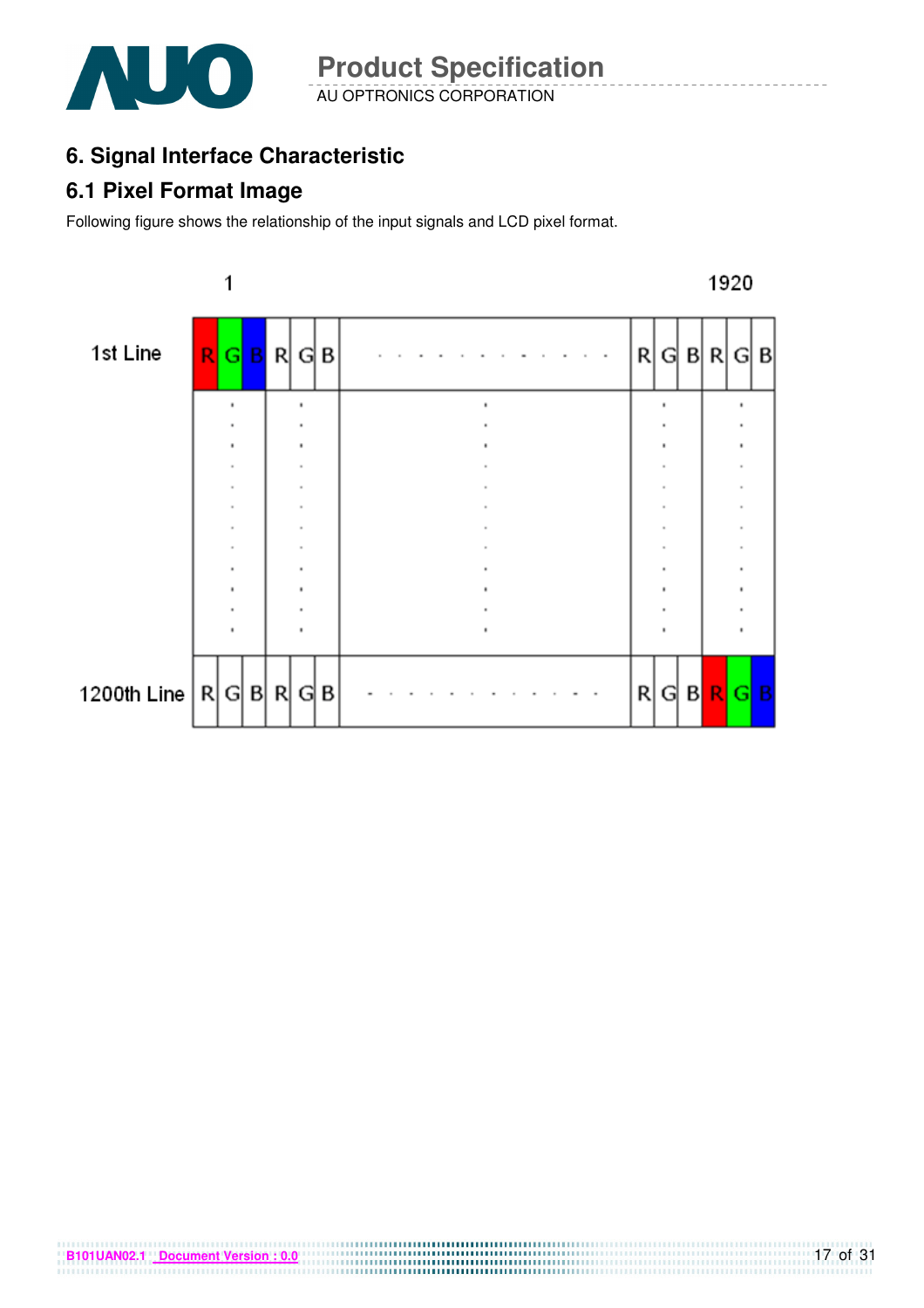

AU OPTRONICS CORPORATION

### **6.2 The Input Data Format**



| <b>Signal Name</b> | <b>Description</b> |                                                |
|--------------------|--------------------|------------------------------------------------|
| R7                 | Red Data 7 (MSB)   | Red-pixel Data                                 |
| R <sub>6</sub>     | Red Data 6         | Each red pixel's brightness data consists of   |
| R <sub>5</sub>     | Red Data 5         | these 8 bits pixel data.                       |
| R <sub>4</sub>     | Red Data 4         |                                                |
| R <sub>3</sub>     | Red Data 3         |                                                |
| R <sub>2</sub>     | Red Data 2         |                                                |
| R1                 | Red Data 1         |                                                |
| R <sub>0</sub>     | Red Data 0 (LSB)   |                                                |
|                    |                    |                                                |
|                    | Red-pixel Data     |                                                |
| G7                 | Green Data 7(MSB)  | Green-pixel Data                               |
| G <sub>6</sub>     | Green Data 6       | Each green pixel's brightness data consists of |
| G <sub>5</sub>     | Green Data 5       | these 8 bits pixel data.                       |
| G <sub>4</sub>     | Green Data 4       |                                                |
| G <sub>3</sub>     | Green Data 3       |                                                |
| G <sub>2</sub>     | Green Data 2       |                                                |
| G1                 | Green Data 1       |                                                |
| G <sub>0</sub>     | Green Data 0 (LSB) |                                                |
|                    |                    |                                                |
|                    | Green-pixel Data   |                                                |
| B <sub>7</sub>     | Blue Data 8(MSB)   | <b>Blue-pixel Data</b>                         |
| <b>B6</b>          | Blue Data 7        | Each blue pixel's brightness data consists of  |
| <b>B5</b>          | <b>Blue Data 5</b> | these 8 bits pixel data.                       |
| B4                 | Blue Data 4        |                                                |
| B <sub>3</sub>     | <b>Blue Data 3</b> |                                                |
| <b>B2</b>          | <b>Blue Data 2</b> |                                                |

18 of 31 **B101UAN02.1 Document Version : 0.0**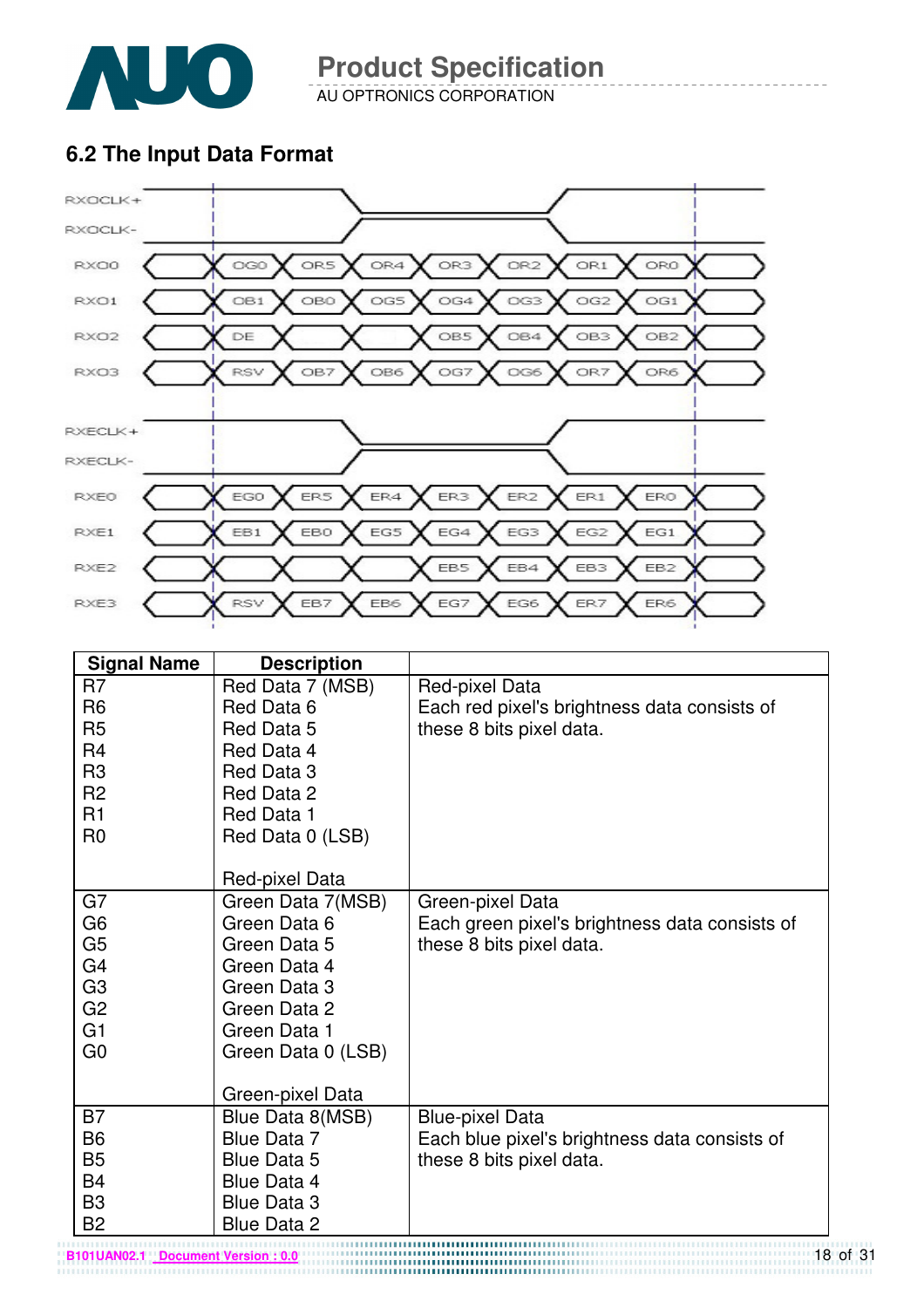

AU OPTRONICS CORPORATION

| <b>B1</b>      | <b>Blue Data 1</b>     |                                                  |
|----------------|------------------------|--------------------------------------------------|
| B <sub>0</sub> | Blue Data 0 (LSB)      |                                                  |
|                |                        |                                                  |
|                | <b>Blue-pixel Data</b> |                                                  |
| <b>RxCLKIN</b> | Data Clock             | The signal is used to strobe the pixel data and  |
|                |                        | DE signals. All pixel data shall be valid at the |
|                |                        | falling edge when the DE signal is high.         |
| <b>DE</b>      | Display Timing         | This signal is strobed at the falling edge of    |
|                |                        | RxCLKIN. When the signal is high, the pixel      |
|                |                        | data shall be valid to be displayed.             |
| <b>VS</b>      | <b>Vertical Sync</b>   | The signal is synchronized to RxCLKIN.           |
| <b>HS</b>      | <b>Horizontal Sync</b> | The signal is synchronized to RxCLKIN.           |

Note1: DE Mode Only.

Note 2: Output signals from any system shall be low or High-impedance state when VDD is off.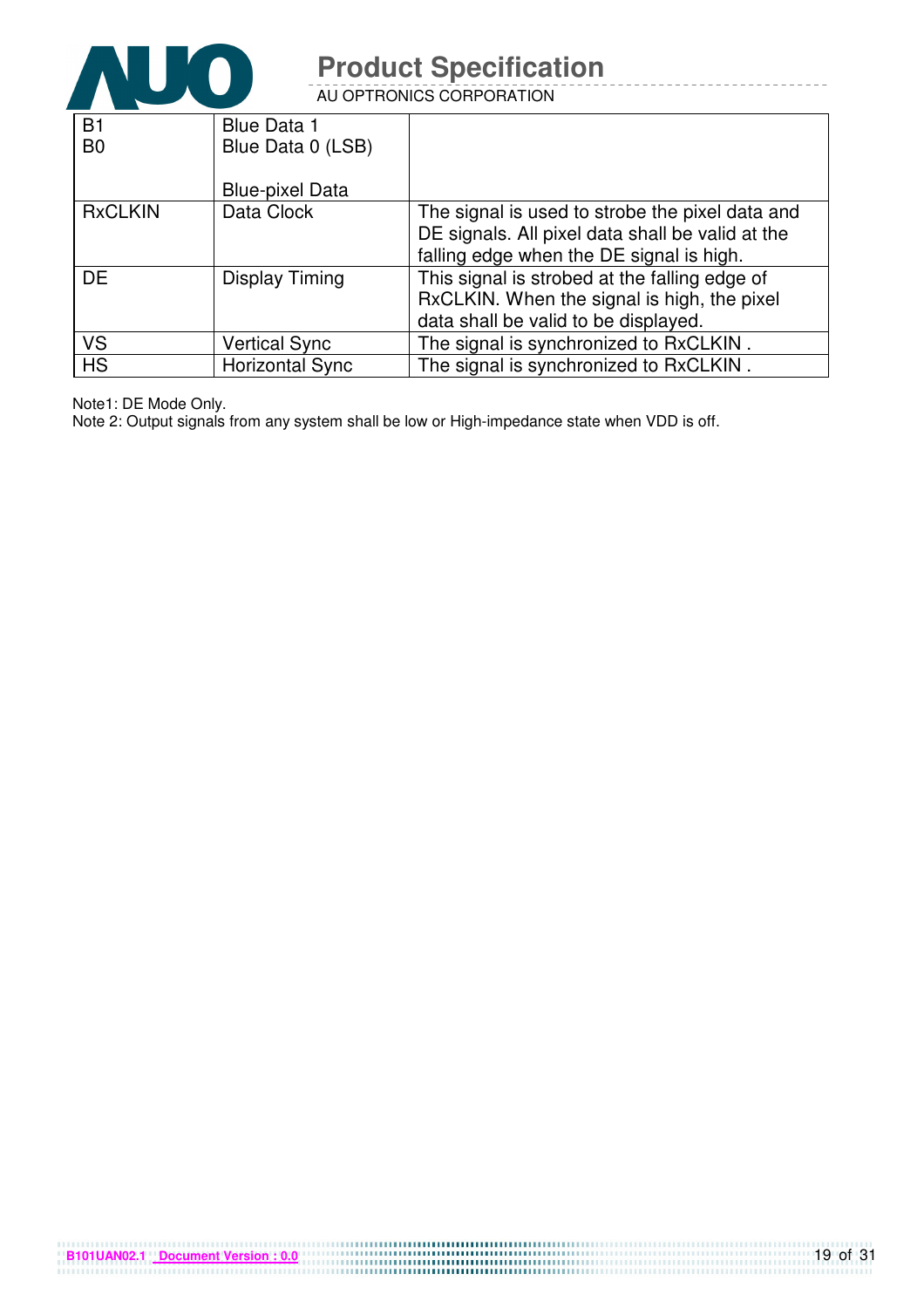

### **6.3 Integration Interface Requirement**

#### **6.3.1 Connector Description**

Physical interface is described as for the connector on module.

These connectors are capable of accommodating the following signals and will be following components.

| Connector Name / Designation      | For Signal Connector              |
|-----------------------------------|-----------------------------------|
| Manufacturer                      | I PEX or Compatible               |
| Type / Part Number                | I PEX 20455-050E-12 or compatible |
| <b>Mating Housing/Part Number</b> | I PEX 20453-050T-11 or compatible |

#### **6.3.2 Pin Assignment**

LVDS is a differential signal technology for LCD interface and high speed data transfer device.

| PIN#           | <b>Signal Name</b> | <b>Description</b>                                                                                         |
|----------------|--------------------|------------------------------------------------------------------------------------------------------------|
| 1              | <b>NC</b>          | No connection                                                                                              |
| $\overline{2}$ | <b>VDD</b>         | Power Supply +3.3V                                                                                         |
| 3              | <b>VDD</b>         | Power Supply +3.3V                                                                                         |
| 4              | <b>VDDEDID</b>     | EDID +3.3V Power                                                                                           |
| 5              | <b>NC</b>          | No connection                                                                                              |
| 6              | <b>CLK EDID</b>    | <b>EDID Clock Input</b>                                                                                    |
| $\overline{7}$ | <b>DATA EDID</b>   | <b>EDID Data Input</b>                                                                                     |
| 8              | <b>GND</b>         | Ground                                                                                                     |
| 9              | <b>RXOIN0N</b>     | Negative LVDS Differential Data INPUT for odd pixel                                                        |
| 10             | <b>RXOIN0P</b>     | Positive LVDS Differential Data INPUT for odd pixel                                                        |
| 11             | <b>GND</b>         | Ground                                                                                                     |
| 12             | <b>RXOIN1N</b>     | Negative LVDS Differential Data INPUT for odd pixel                                                        |
| 13             | RXOIN1P            | Positive LVDS Differential Data INPUT for odd pixel                                                        |
| 14             | <b>GND</b>         | Ground                                                                                                     |
| 15             | RXOIN2N            | Negative LVDS Differential Data INPUT for odd pixel                                                        |
| 16             | RXOIN2P            | Positive LVDS Differential Data INPUT for odd pixel                                                        |
| 17             | <b>GND</b>         | Ground                                                                                                     |
| 18             | <b>RXOCLKINN</b>   | Negative LVDS Differential Clock INPUT for odd pixel                                                       |
| 19             | <b>RXOCLKINP</b>   | Positive LVDS Differential Clock INPUT for odd pixel                                                       |
| 20             | <b>GND</b>         | Ground                                                                                                     |
| 21             | RXOIN3N            | Negative LVDS Differential Data INPUT for odd pixel<br>Megative LVDS Differential Data INPUT for odd pixel |

**B101UAN02.1 Document Version : 0.0**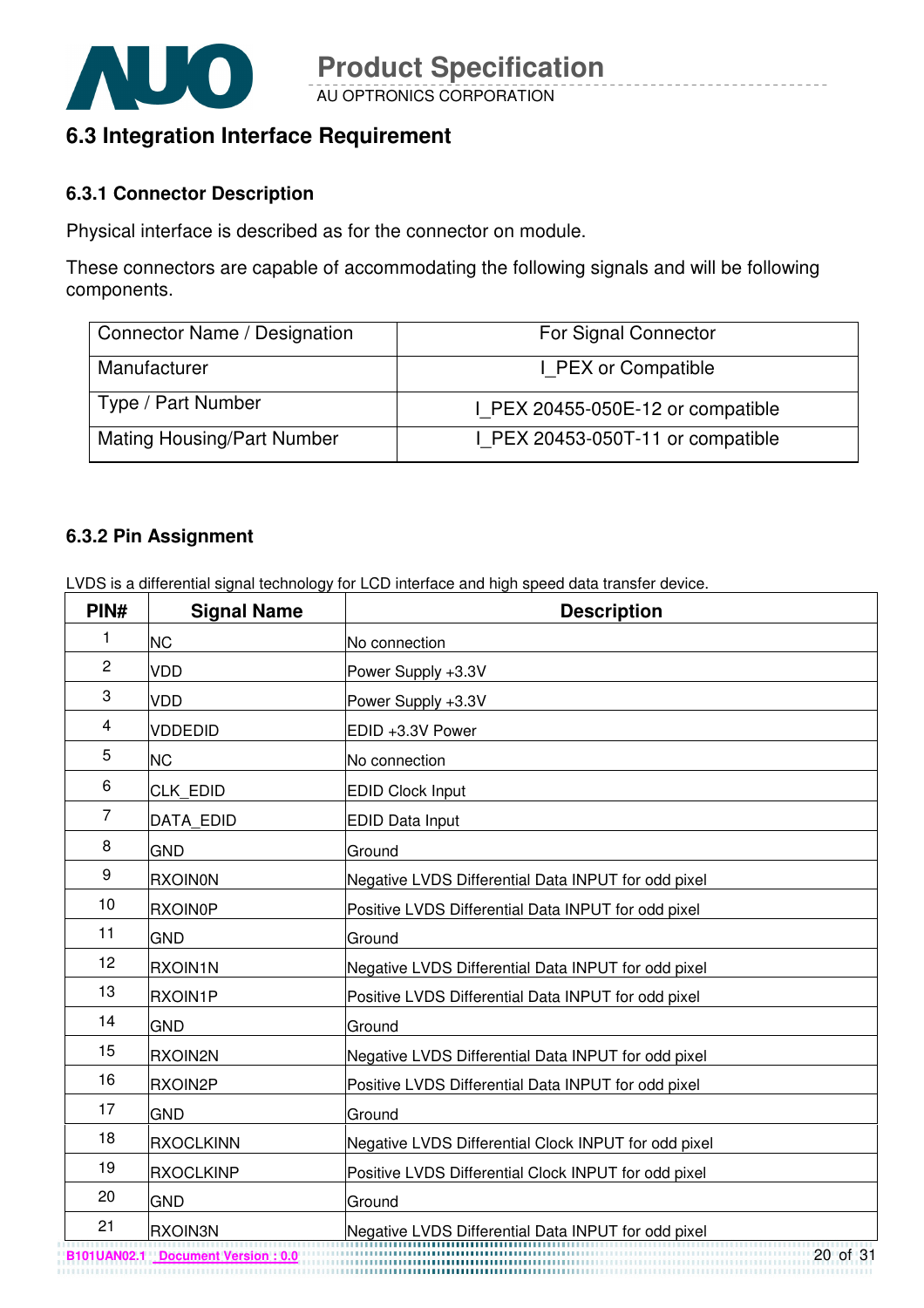

AU OPTRONICS CORPORATION

| 22 | RXOIN3P            | Positive LVDS Differential Data INPUT for odd pixel   |
|----|--------------------|-------------------------------------------------------|
| 23 | <b>GND</b>         | Ground                                                |
| 24 | <b>RXEINON</b>     | Negative LVDS Differential Data INPUT for even pixel  |
| 25 | <b>RXEIN0P</b>     | Positive LVDS Differential Data INPUT for even pixel  |
| 26 | <b>GND</b>         | Ground                                                |
| 27 | <b>RXEIN1N</b>     | Negative LVDS Differential Data INPUT for even pixel  |
| 28 | RXEIN1P            | Positive LVDS Differential Data INPUT for even pixel  |
| 29 | <b>GND</b>         | Ground                                                |
| 30 | <b>RXEIN2N</b>     | Negative LVDS Differential Data INPUT for even pixel  |
| 31 | RXEIN2P            | Positive LVDS Differential Data INPUT for even pixel  |
| 32 | <b>GND</b>         | Ground                                                |
| 33 | <b>RXECLKINN</b>   | Negative LVDS Differential Clock INPUT for even pixel |
| 34 | <b>RXECLKINP</b>   | Positive LVDS Differential Clock INPUT for even pixel |
| 35 | <b>GND</b>         | Ground                                                |
| 36 | <b>RXEIN3N</b>     | Negative LVDS Differential Data INPUT for even pixel  |
| 37 | <b>RXEIN3P</b>     | Positive LVDS Differential Data INPUT for even pixel  |
| 38 | <b>GND</b>         | Ground                                                |
| 39 | DCR_EN (CABC_EN)   | Dynamic backlight control                             |
| 40 | <b>PWM IN</b>      | System PWM signal input for dimming                   |
| 41 | PWM OUT            | Panel PWM signal output to system                     |
| 42 | <b>NC</b>          | <b>NC</b>                                             |
| 43 | LED CA5            | LED Cathode 5                                         |
| 44 | LED CA4            | LED Cathode 4                                         |
| 45 | LED_CA3            | LED Cathode 3                                         |
| 46 | LED_CA2            | LED Cathode 2                                         |
| 47 | LED CA1            | <b>LED Cathode 1</b>                                  |
| 48 | <b>NC</b>          | No connection                                         |
| 49 | <b>VLED Output</b> | <b>LED Backlight power</b>                            |
| 50 | <b>VLED Output</b> | <b>LED Backlight power</b>                            |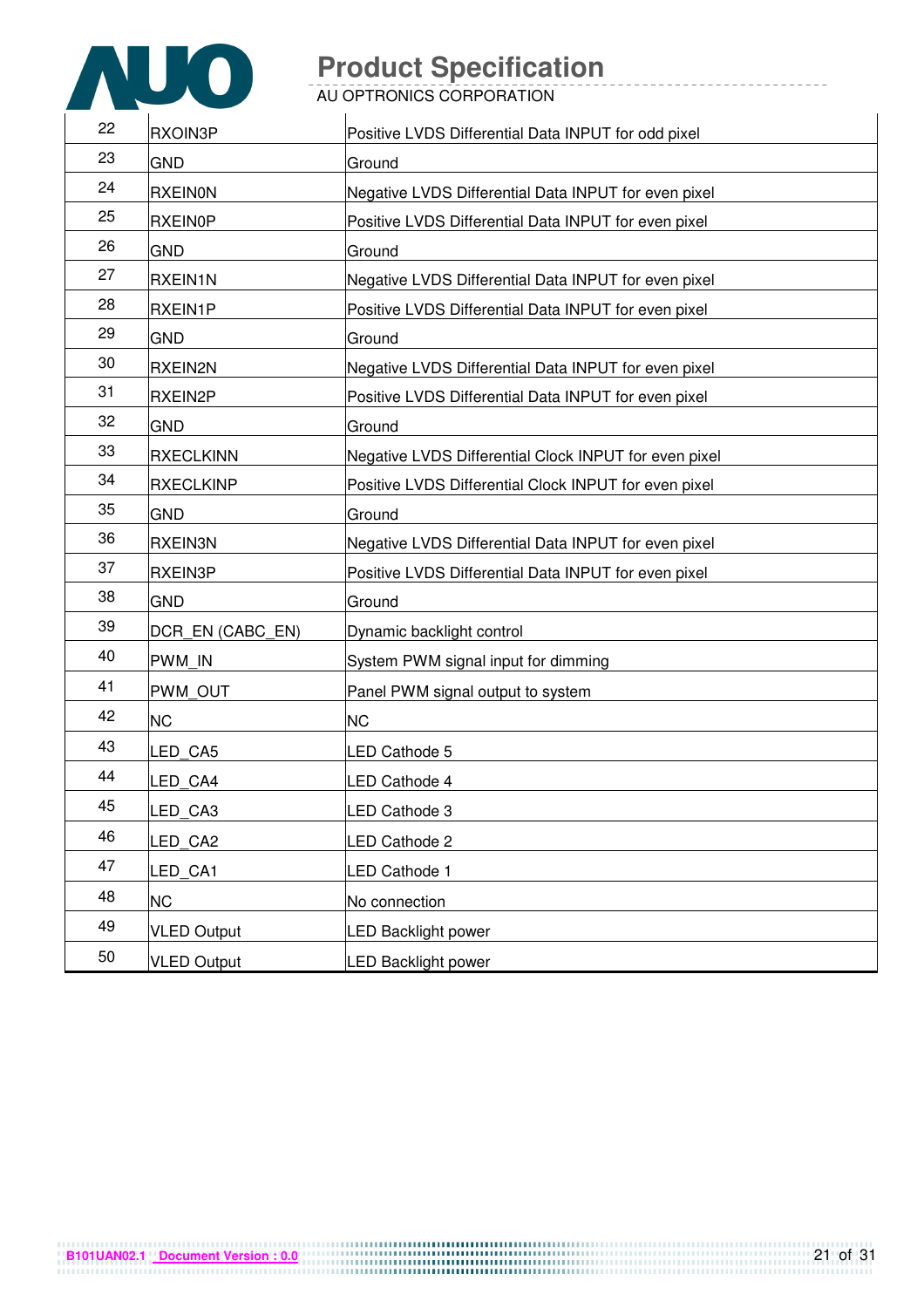

#### **6.5.1 Timing Characteristics**

Basically, interface timings should match the 1920x1200 /60Hz manufacturing guide line timing.

| <b>Parameter</b>                    |                 | Symbol                     | Min.  | Typ.  | Max. | Unit                          |  |
|-------------------------------------|-----------------|----------------------------|-------|-------|------|-------------------------------|--|
| <b>Frame Rate</b>                   |                 | ---                        | $- -$ | 60    | ---  | Hz                            |  |
| <b>Clock frequency</b>              |                 | 1/ $T_{\text{Clock}}$      | 64    | 76.36 | 85   | <b>MHz</b>                    |  |
|                                     | <b>Period</b>   | $\mathsf{T}_{\mathsf{V}}$  | 1210  | 1212  | 1240 |                               |  |
| <b>Vertical</b>                     | <b>Active</b>   | $T_{VD}$                   |       | 1200  |      | $\mathsf{T}_{\mathsf{Line}}$  |  |
| <b>Section</b>                      | <b>Blanking</b> | $T_{VB}$                   | 10    | 12    | 40   |                               |  |
|                                     | <b>Period</b>   | $\mathsf{T}_\mathsf{H}$    | 1034  | 1050  | 1140 |                               |  |
| <b>Horizontal</b><br><b>Section</b> | <b>Active</b>   | $T_{HD}$                   |       | 960   |      | $\mathsf{T}_{\mathsf{Clock}}$ |  |
|                                     | <b>Blanking</b> | $\mathsf{T}_{\mathsf{HB}}$ | 74    | 90    | 180  | (Note 2)                      |  |

Note1 : DE mode only Note 2: Dual LVDS Channel

#### **6.5.2 Timing diagram**



**B101UAN02.1 Document Version : 0.0**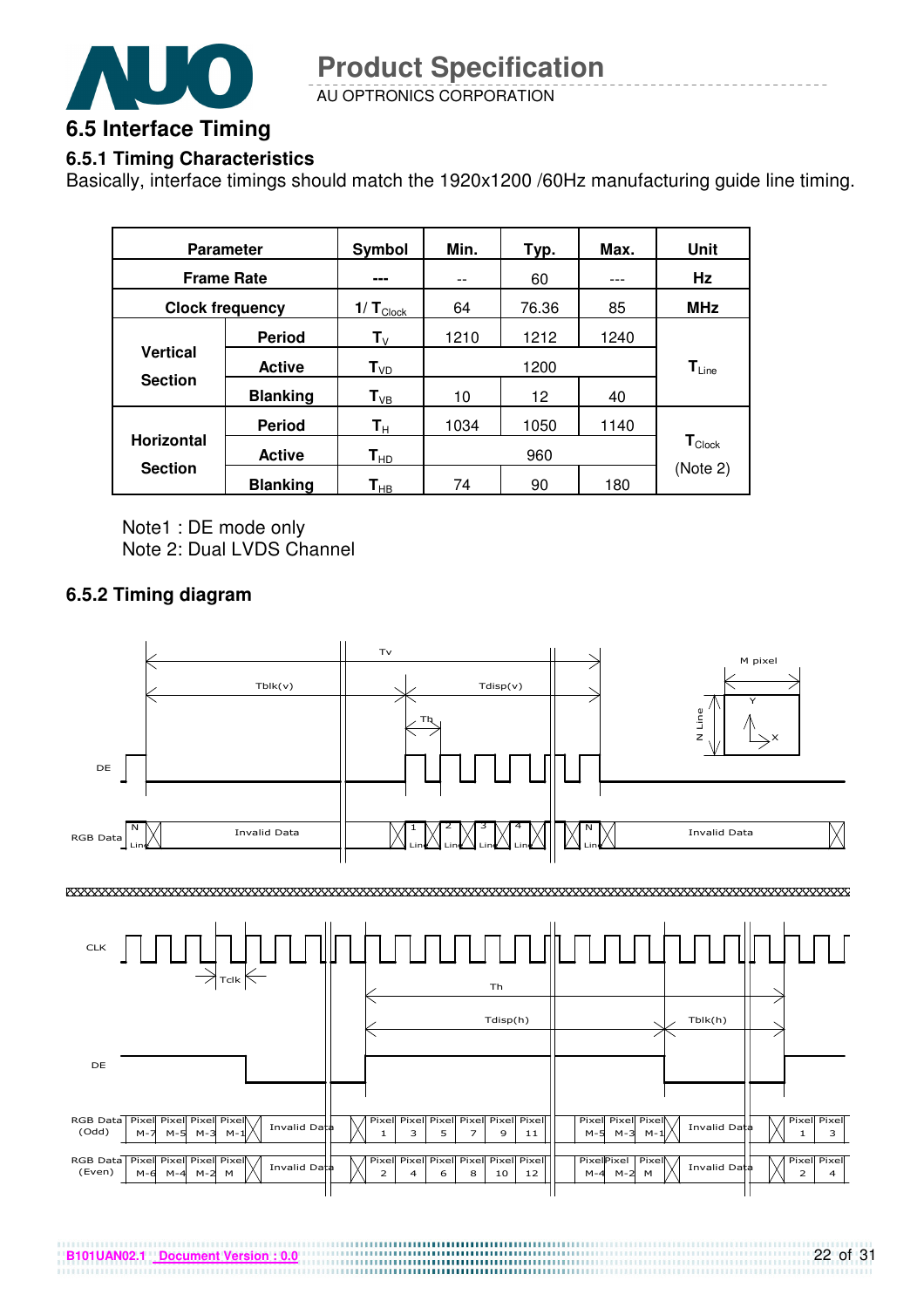

#### **6.5 Power ON/OFF Sequence**

Power on/off sequence is as follows. Interface signals and LED on/off sequence are also shown in the chart. Signals from any system shall be Hi-Z state or low level when VDD is off



| <b>Power Sequence Timing</b> |       |                |              |  |  |  |  |
|------------------------------|-------|----------------|--------------|--|--|--|--|
|                              | Value |                |              |  |  |  |  |
| <b>Parameter</b>             | Min.  | Max.           | <b>Units</b> |  |  |  |  |
| T <sub>1</sub>               | 0.5   | 10             |              |  |  |  |  |
| T <sub>2</sub>               | 0     | 50             |              |  |  |  |  |
| T <sub>3</sub>               | 200   |                |              |  |  |  |  |
| T <sub>4</sub>               | 200   |                | ms           |  |  |  |  |
| T <sub>5</sub>               | 0     | 50             |              |  |  |  |  |
| T <sub>6</sub>               | 0     | 10             |              |  |  |  |  |
| T7                           | 500   | $\blacksquare$ |              |  |  |  |  |

**B101UAN02.1 Document Version : 0.0**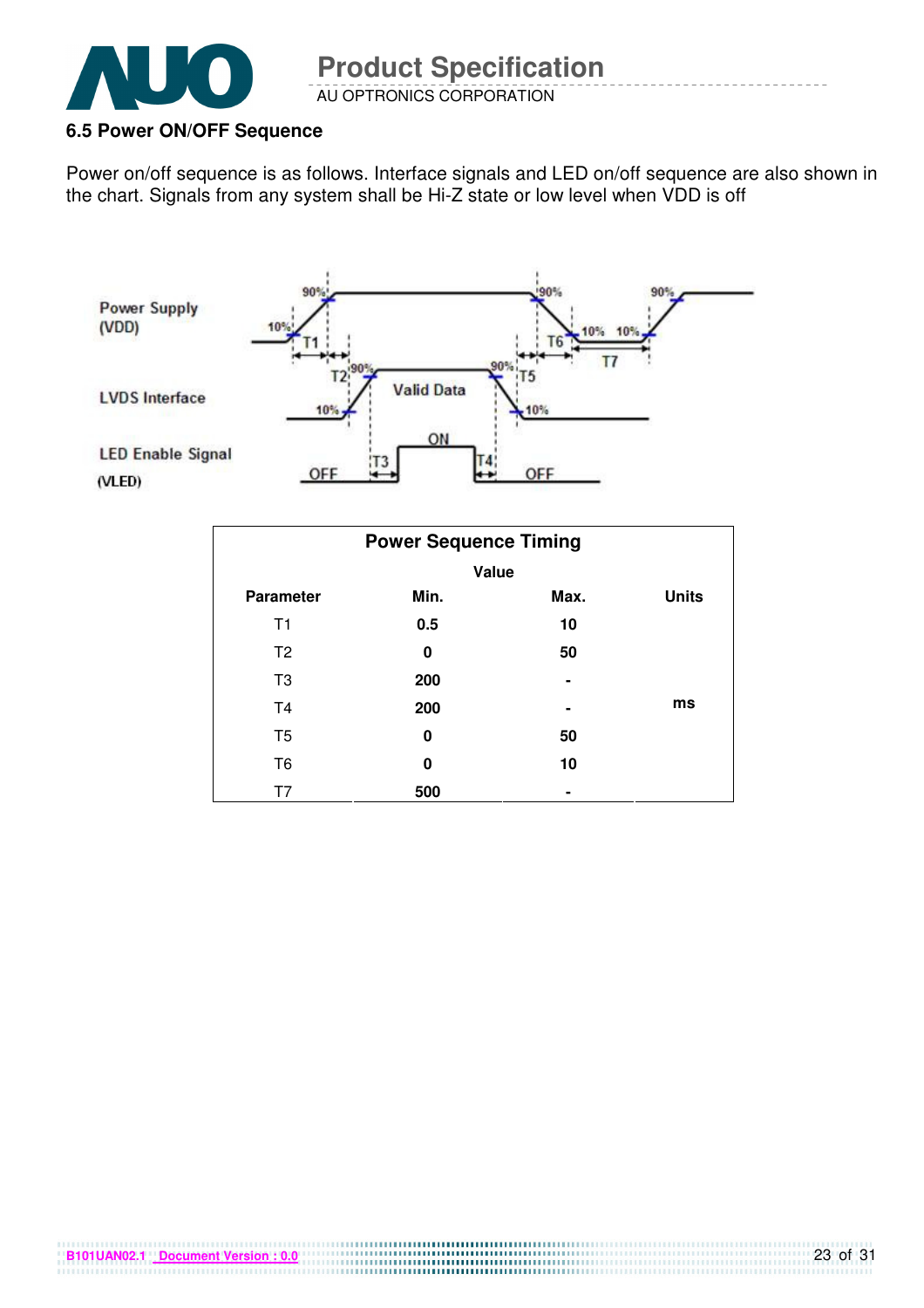

## **7. Panel Reliability Test**

### **7.1 Vibration Test**

**Test Spec:** 

- **•** Test method: Non-Operation
- Acceleration: 1.5 G
- Frequency: 10 500Hz Random
- Sweep: 30 Minutes each Axis (X, Y, Z)

### **7.2 Shock Test**

**Test Spec:** 

- **•** Test method: Non-Operation
- Acceleration: 220 G, Half sine wave
- Active time: 2 ms
- Pulse: X,Y,Z .one time for each side

### **7.3 Reliability Test**

| <b>Items</b>                                | <b>Required Condition</b>                         | <b>Note</b> |
|---------------------------------------------|---------------------------------------------------|-------------|
| <b>Temperature</b><br><b>Humidity Bias</b>  | Ta= 40℃, 90%RH, 240h                              |             |
| <b>High Temperature</b><br><b>Operation</b> | Ta= $60^{\circ}$ C, Dry, 240h                     |             |
| <b>Low Temperature</b><br><b>Operation</b>  | Ta=-20℃, 240h                                     |             |
| <b>High Temperature</b><br><b>Storage</b>   | Ta= 70℃, 240h                                     |             |
| <b>Low Temperature</b><br><b>Storage</b>    | Ta= $-20^{\circ}$ C, 240h                         |             |
| <b>Thermal Shock</b><br>Test                | Ta=-30°C(30min) ~70°C(30min), 20cycles condition. |             |
| <b>ESD</b>                                  | Contact: ±8 KV<br>Air : ±15 KV                    | Note 1      |

**Note1:** According to EN 61000-4-2 , ESD class B: Some performance degradation allowed. No data lost

. Self-recoverable. No hardware failures.

**Remark:** MTBF (Excluding the LED): 30,000 hours with a confidence level 90%

**B101UAN02.1 Document Version : 0.0**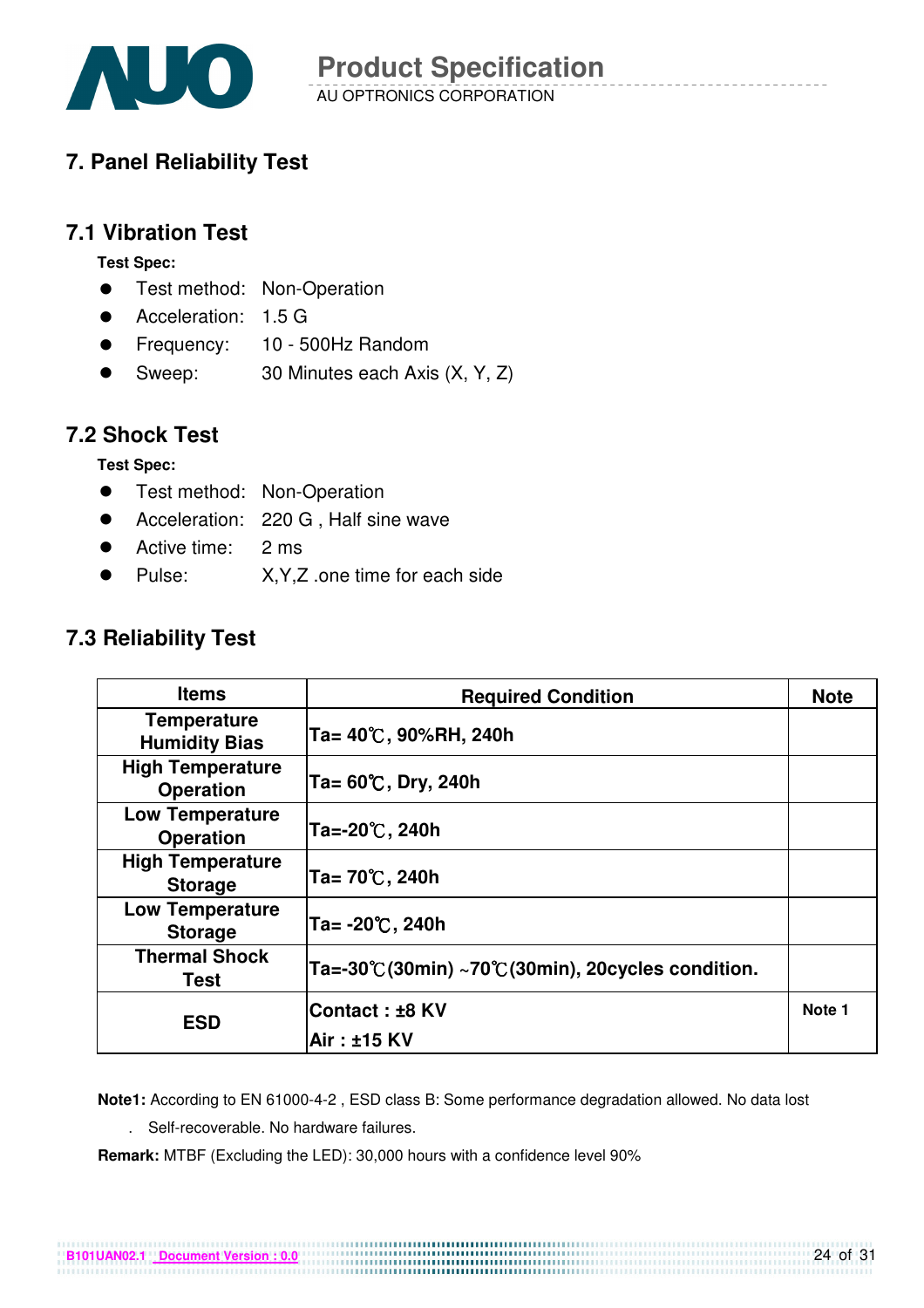### **8. Mechanical Characteristics**

### **8.1 LCM Outline Dimension**

### **8.1.1 Front View**



Note: Prevention IC damage, IC positions not allowed any overlap over these areas.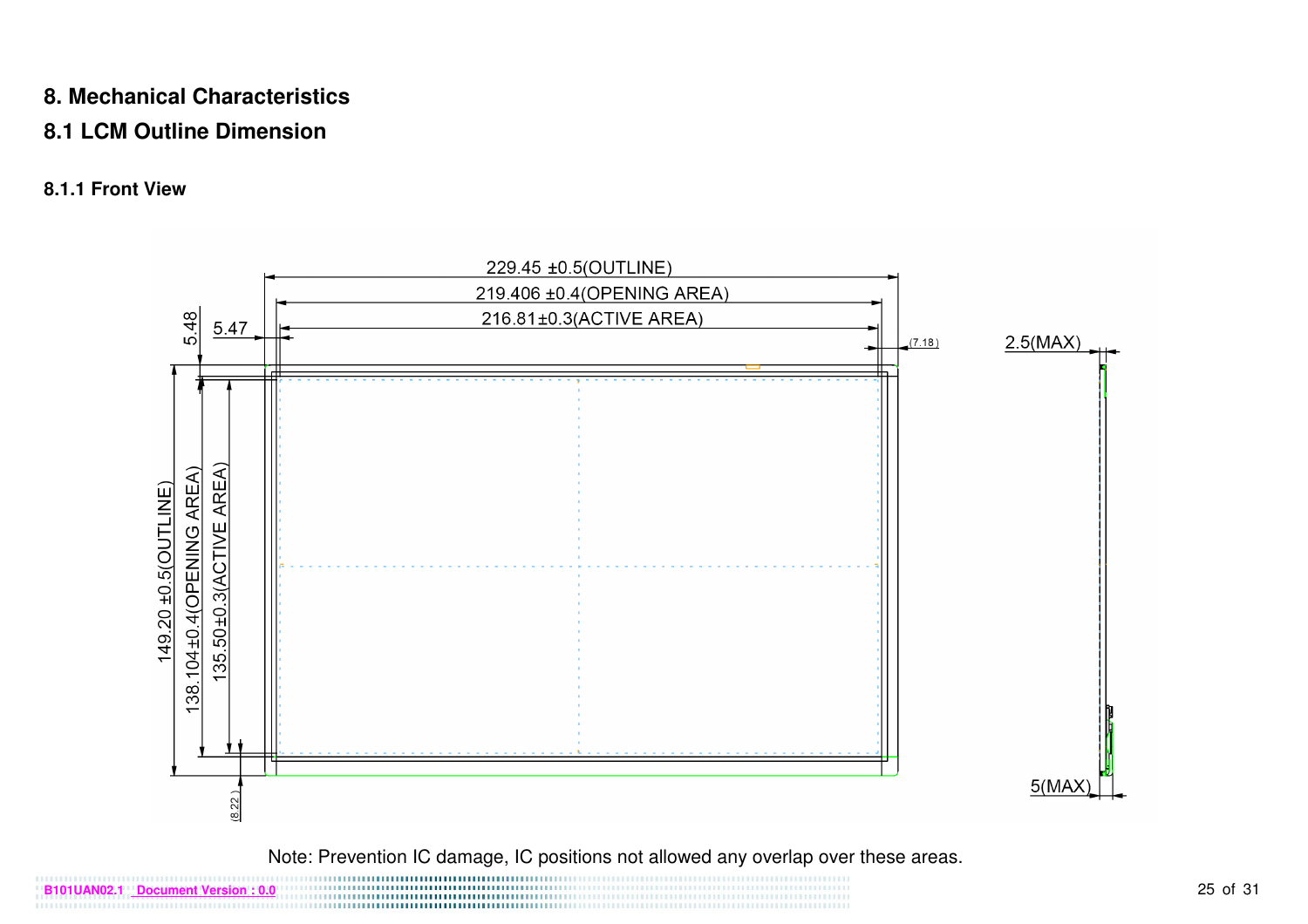

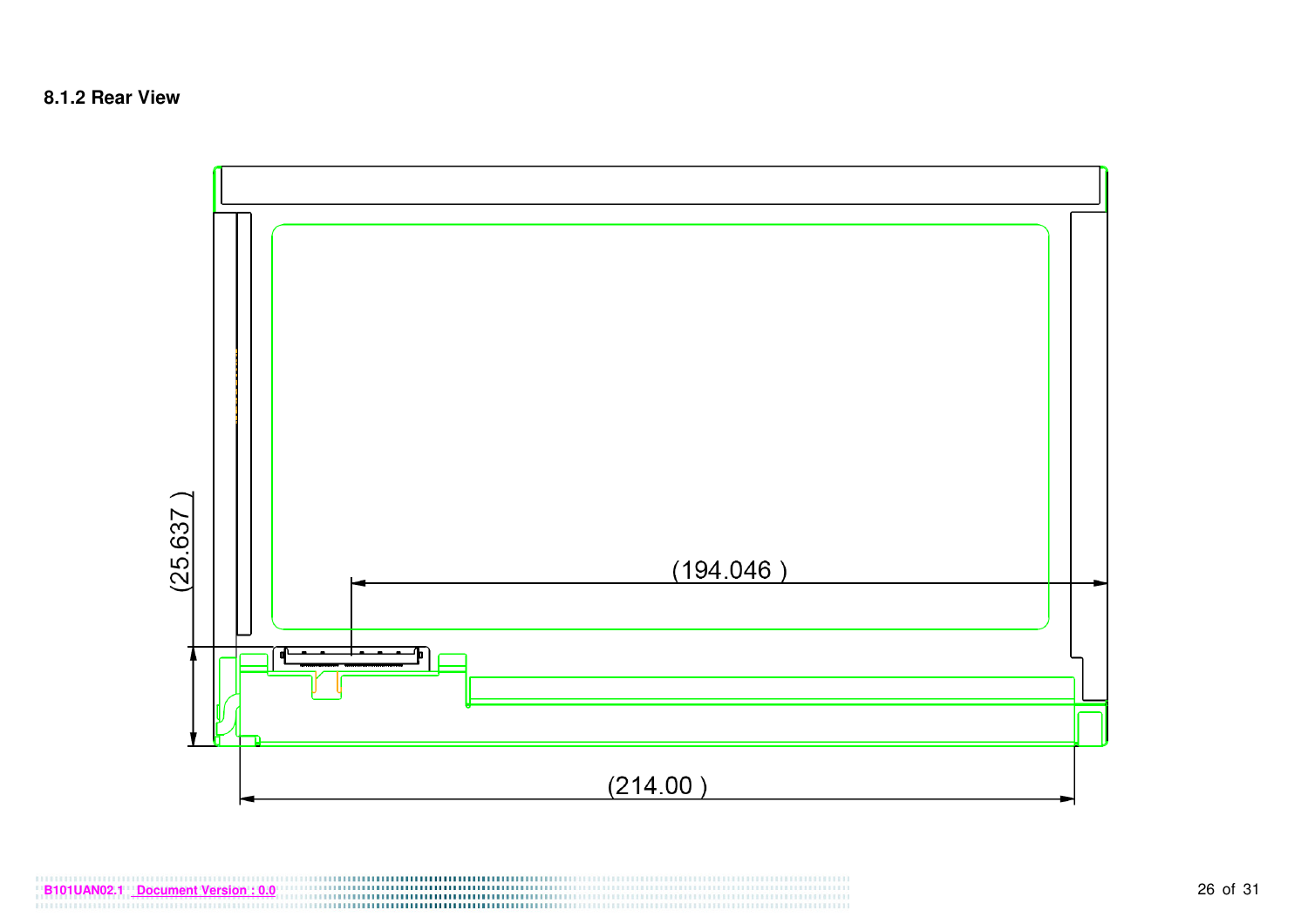## **9. Shipping and Package**

### **9.1 Shipping Label Format**



## **9.2 Carton Label Format**

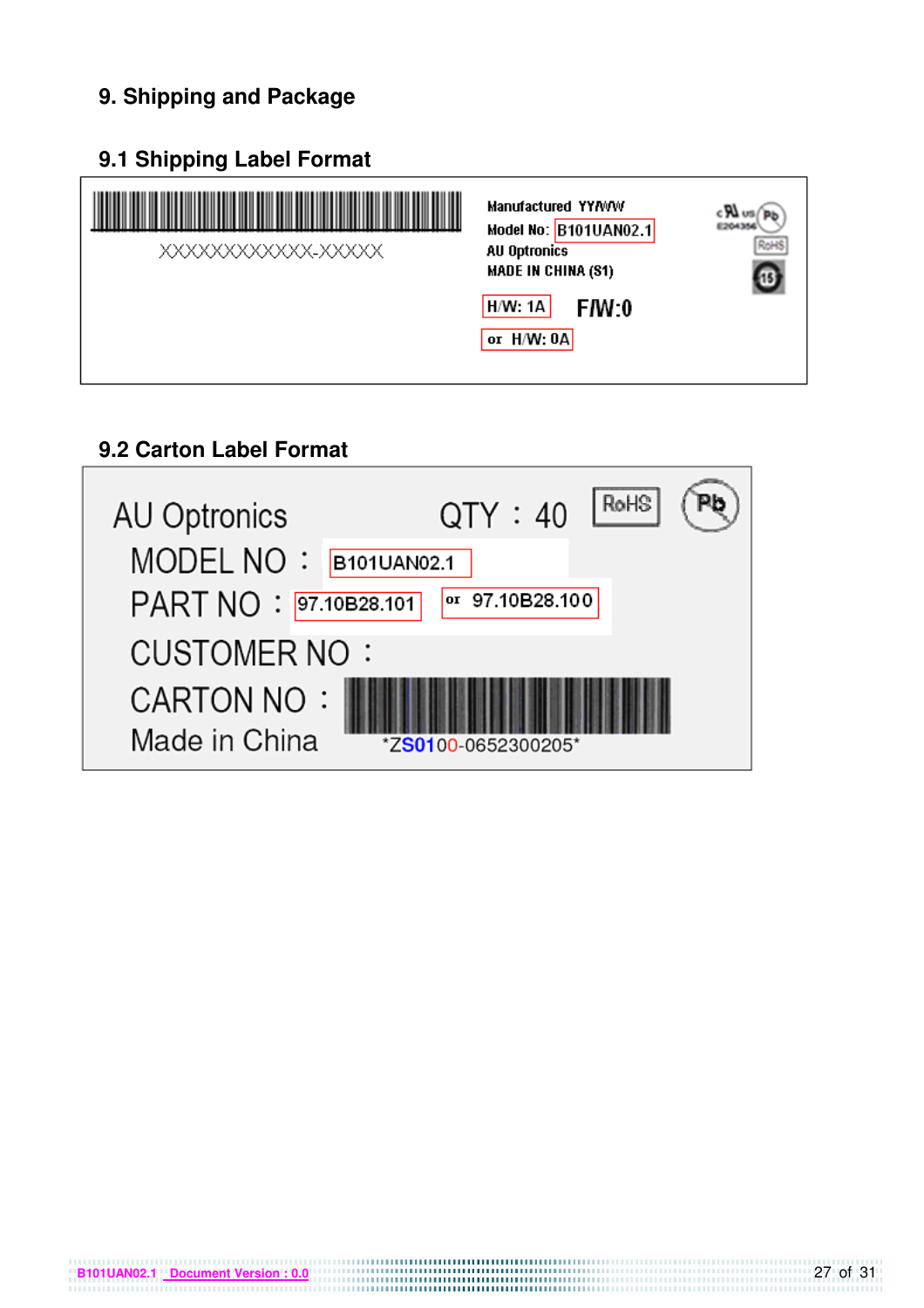## **9.3 Shipping Package of Palletizing Sequence**

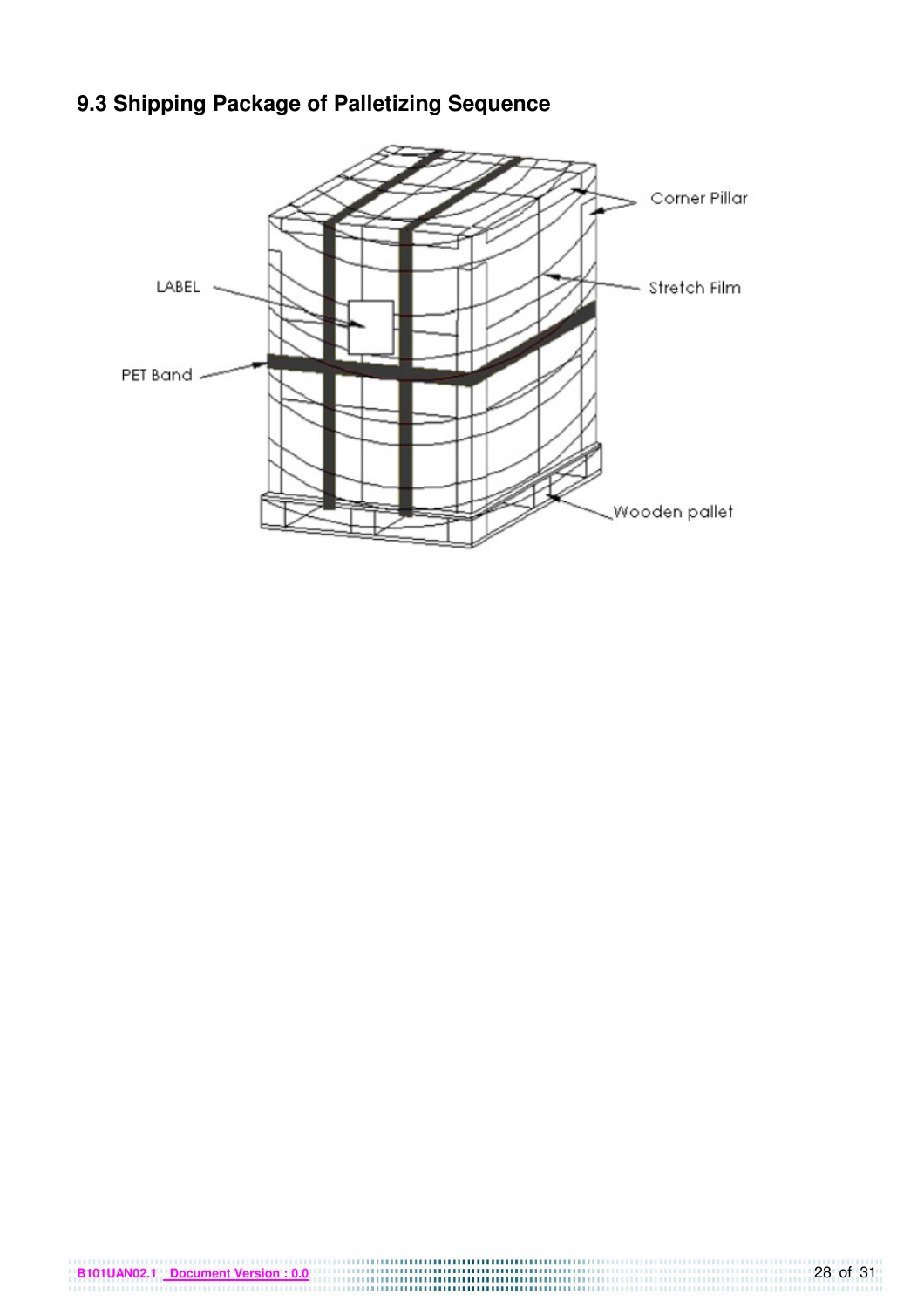#### HEX BIN DEC **HEX BIN DEC 00** Header 00 00000000 0 **01 FF** 11111111 255 **02 FF** 11111111 255 **03** FF 11111111 255 **04** FF 11111111 255 **05** FF 11111111 255 **06** FF 11111111 255 **07** 00 00000000 0 **08 EISA Manuf. Code LSB 106 100000110 16 09 Compressed ASCII AF** 10101111 175 **0A D8 11011000** 216 **0B bex, LSB first 22 00100010 34 0C** 32-bit ser # 00 00000000 0 **0D** 00 00000000 0 **0E** 00 00000000 0 **0F** 00 00000000 0 **10 Week of manufacture 00 00000000 0000000** 0 **11 11 Year of manufacture** 15 00010101 21 **12 EDID Structure Ver. 101 00000001 1 13 EDID revision #** 04 00000100 4 **14 Video input def.** *(digital VP, non-TMDS, CRGB)* | A0 | 10100000 | 160 **15 Max H image size** (rounded to cm) 16 00010110 22 **16 Max V image size** (rounded to cm) **0E** 00001110 14 **17 Display Gamma** (=(gamma\*100)-100) 78 01111000 120 **18 Feature support** (no DPMS, Active OFF, RGB, tmg Blk#1) 02 00000010 2 **19 Red/green low bits (Lower 2:2:2:2 bits)** 66 01100110 102 **1A Blue/white low bits (Lower 2:2:2:2 bits)** F5 11110101 245 **1B Red x (Upper 8 bits) A2 A2 10100010 162 1C** Red y/ highER 8 bits 155 01010101 85 **1D** | Green x Green x | 4F | 01001111 | 79 **1E Green y** Green y **9A** 10011010 154 **1F** | 24 00100100 | 36 **20** Blue y 10 00010000 16 **21** White x 4F 01001111 79 **22 White y 54 01010100** 84 **23 Established timing 1** 00 00000000 0 **24 Established timing 2** 00 00000000 0 **25 Established timing 3** 00 00000000 0000000 0 **26 Standard timing #1** 01 00000001 1 **27 1** 01 **00000001** 1 **28 Standard timing #2** 01 00000001 1 **29** 01 00000001 1 **2A** | Standard timing #3 | 01 | 00000001 | 1 **2B** 01 00000001 1 **2C** | Standard timing #4 | 01 | 00000001 | 1 **2D** 01 00000001 1 **2E** Standard timing #5 **1** 01 000000001 1

#### **10. Appendix: EDID Description**

**B101UAN02.1 Document Version : 0.0** 29 of 31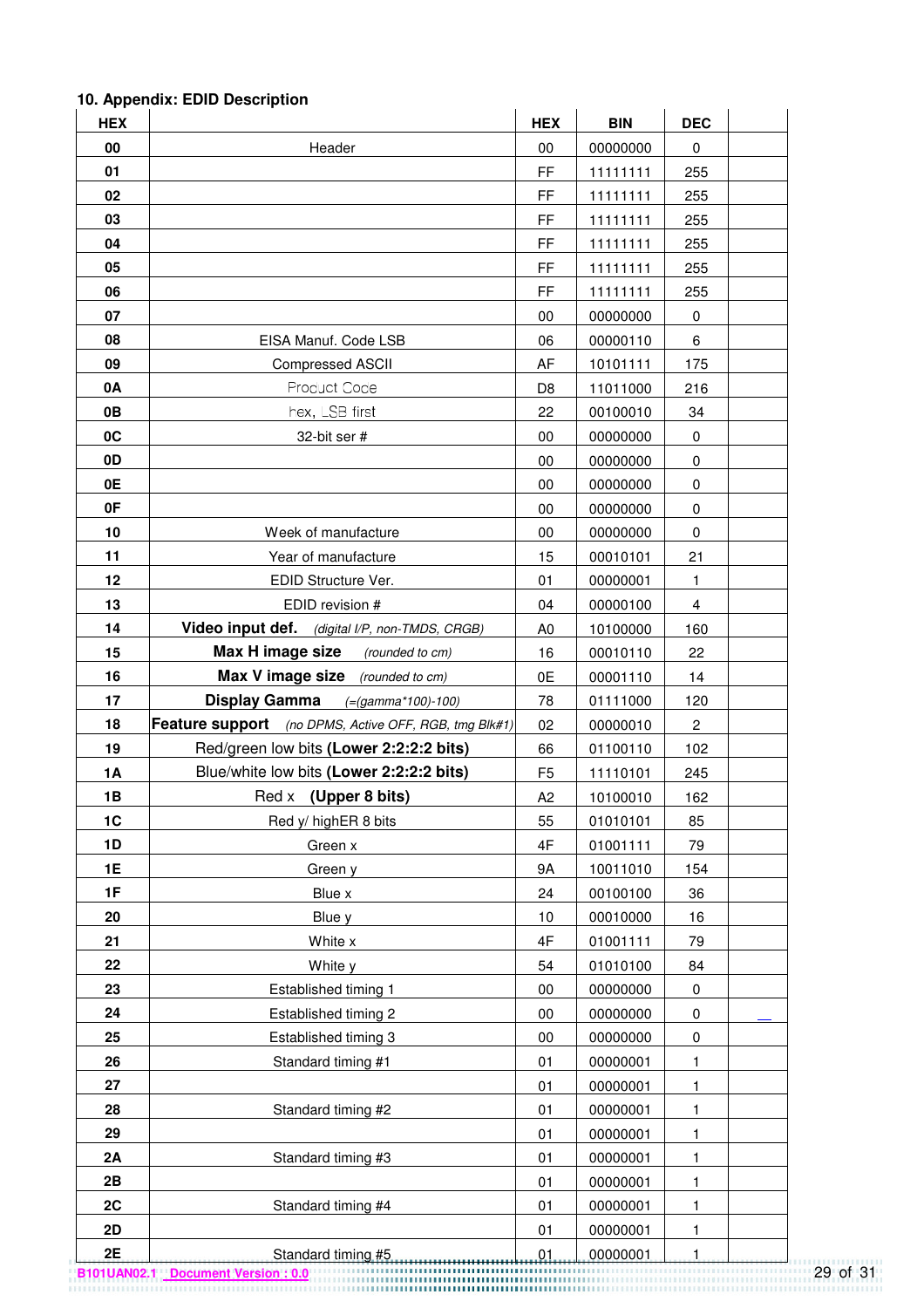| 2F |                                                      | 01             | 00000001 | 1         |   |
|----|------------------------------------------------------|----------------|----------|-----------|---|
| 30 | Standard timing #6                                   | 01             | 00000001 | 1.        |   |
| 31 |                                                      | 01             | 00000001 | 1         |   |
| 32 | Standard timing #7                                   | 01             | 00000001 | 1         |   |
| 33 |                                                      | 01             | 00000001 | 1         |   |
| 34 | Standard timing #8                                   | 01             | 00000001 | 1         |   |
| 35 |                                                      | 01             | 00000001 | 1         |   |
| 36 | <b>LSB</b><br>Pixel Clock/10000                      | 90             | 10010000 | 144       |   |
| 37 | Pixel Clock/10000<br><b>USB</b>                      | 3D             | 00111101 | 61        |   |
| 38 | Horz active Lower 8bits                              | 80             | 10000000 | 128       |   |
| 39 | Horz blanking Lower 8bits                            | <b>B4</b>      | 10110100 | 180       |   |
| 3A | HorzAct:HorzBlnk<br>Upper 4:4 bits                   | 70             | 01110000 | 112       |   |
| 3B | Vertical Active Lower 8bits                          | B <sub>0</sub> | 10110000 | 176       |   |
| 3C | <b>Vertical Blanking</b><br><b>Lower 8bits</b>       | 32             | 00110010 | 50        |   |
| 3D | Vert Act: Vertical Blanking<br>(upper 4:4 bit)       | 40             | 01000000 | 64        |   |
| 3E | HorzSync. Offset                                     | 3C             | 00111100 | 60        |   |
| 3F | HorzSync.Width                                       | 3C             | 00111100 | 60        |   |
| 40 | VertSync.Offset: VertSync.Width                      | AA             | 10101010 | 170       |   |
| 41 | Horz‖ Sync Offset/Width Upper 2bits                  | 00             | 00000000 | 0         |   |
| 42 | Horizontal Image Size Lower 8bits                    | D <sub>8</sub> | 11011000 | 216       |   |
| 43 | Vertical Image Size Lower 8bits                      | 88             | 10001000 | 136       |   |
| 44 | Horizontal & Vertical Image Size (upper 4:4 bits)    | 00             | 00000000 | 0         |   |
| 45 | Horizontal Border (zero for internal LCD)            | 00             | 00000000 | 0         |   |
| 46 | Vertical Border (zero for internal LCD)              | 00             | 00000000 | $\pmb{0}$ |   |
| 47 | Signal (non-intr, norm, no stero, sep sync, neg pol) | 18             | 00011000 | 24        |   |
| 48 | Detailed timing/monitor                              | 00             | 00000000 | $\pmb{0}$ |   |
| 49 | descriptor #2                                        | 00             | 00000000 | $\pmb{0}$ |   |
| 4Α |                                                      | 00             | 00000000 | 0         |   |
| 4B |                                                      | 0F             | 00001111 | 15        |   |
| 4C |                                                      | 00             | 00000000 | 0         |   |
| 4D |                                                      | $00\,$         | 00000000 | $\pmb{0}$ |   |
| 4E |                                                      | 00             | 00000000 | $\pmb{0}$ |   |
| 4F |                                                      | 00             | 00000000 | 0         |   |
| 50 |                                                      | 00             | 00000000 | 0         |   |
| 51 |                                                      | 00             | 00000000 | 0         |   |
| 52 |                                                      | $00\,$         | 00000000 | 0         |   |
| 53 |                                                      | 00             | 00000000 | 0         |   |
| 54 |                                                      | $00\,$         | 00000000 | 0         |   |
| 55 |                                                      | 00             | 00000000 | $\pmb{0}$ |   |
| 56 |                                                      | $00\,$         | 00000000 | 0         |   |
| 57 |                                                      | 00             | 00000000 | $\pmb{0}$ |   |
| 58 |                                                      | $00\,$         | 00000000 | 0         |   |
| 59 |                                                      | 20             | 00100000 | 32        |   |
| 5A | Detailed timing/monitor                              | 00             | 00000000 | $\pmb{0}$ |   |
| 5B | descriptor #3                                        | $00\,$         | 00000000 | 0         |   |
| 5C |                                                      | 00             | 00000000 | 0         |   |
| 5D |                                                      | <b>FE</b>      | 11111110 | 254       |   |
| 5E |                                                      | $00\,$         | 00000000 | 0         |   |
| 5F | Manufacture                                          | 41             | 01000001 | 65        | Α |

**B101UAN02.1 Document Version : 0.0** 30 of 31